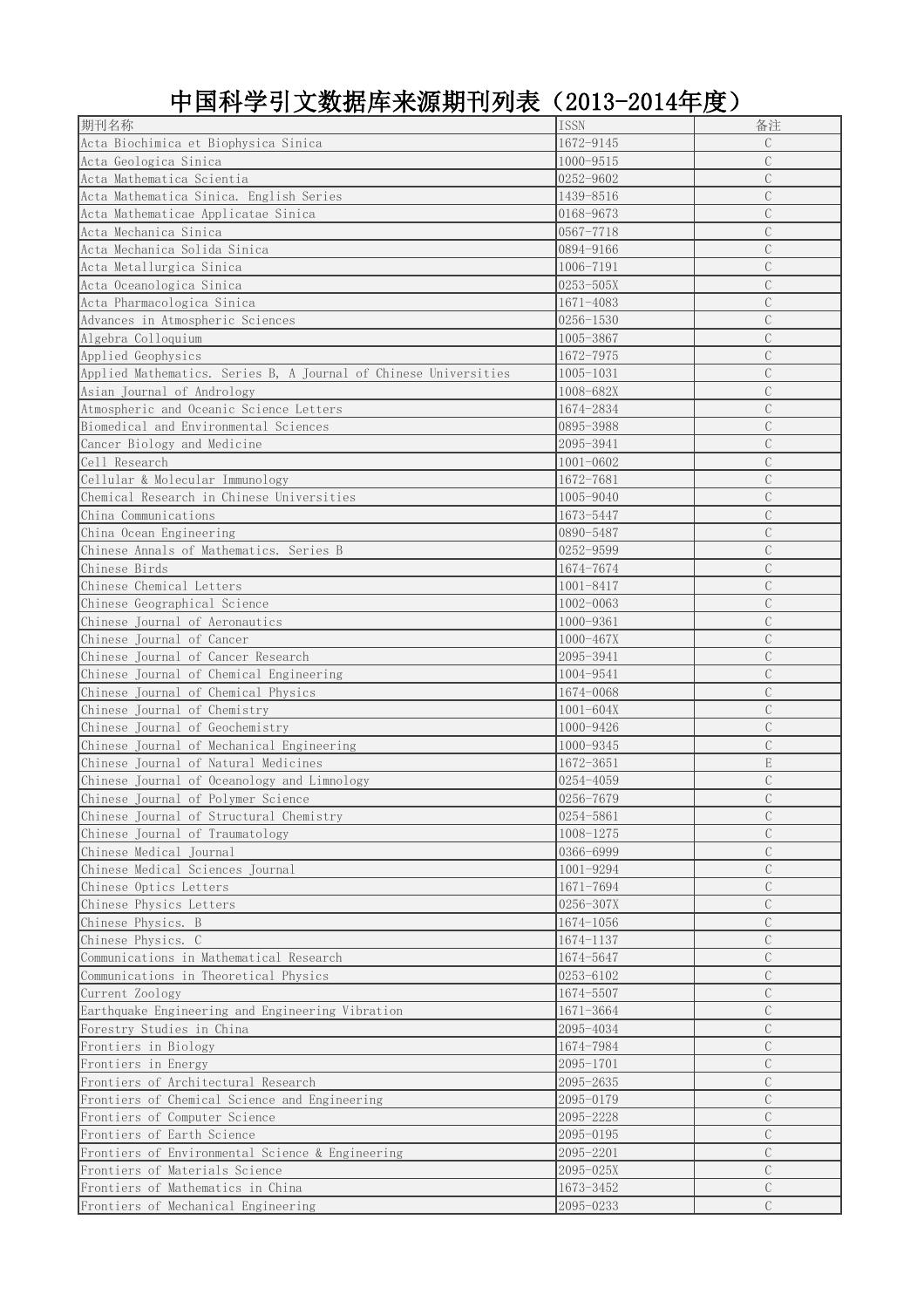| Frontiers of Medicine                                                             | 2095-0217     | $\mathcal{C}$  |
|-----------------------------------------------------------------------------------|---------------|----------------|
| Frontiers of Optoelectronics                                                      | 2095-2759     | $\overline{C}$ |
|                                                                                   |               | $\overline{C}$ |
| Frontiers of Physics                                                              | 2095-0462     |                |
| Frontiers of Structural and Civil Engineering                                     | 2095-2430     | $\overline{C}$ |
| Genomics, Proteomics & Bioinformatics                                             | 1672-0229     | $\mathcal{C}$  |
| Geoscience Frontiers                                                              | 1674-9871     | $\mathcal{C}$  |
| Insect Science                                                                    | 1672-9609     | $\mathcal{C}$  |
| Integrative Zoology                                                               | 1749-4869     | $\mathcal{C}$  |
| Internaltional Journal of Oral Science                                            | 1674-2818     | $\mathcal{C}$  |
| International Journal of Automation and Computing                                 | 1476-8186     | $\mathcal{C}$  |
| International Journal of Disaster Risk Science                                    | 2095-0055     | $\mathcal{C}$  |
| International Journal of Minerals Metallurgy and Materials                        | 1674-4799     | $\mathcal{C}$  |
| International Journal of Sediment Research                                        | $1001 - 6279$ | $\mathcal{C}$  |
| Journal of Arid Land                                                              | 1674-6767     | $\mathcal{C}$  |
| Journal of Bionics Engineering                                                    | 1672-6529     | $\mathcal{C}$  |
| Journal of Chinese Pharmaceutical Sciences                                        | $1003 - 1057$ | $\mathcal{C}$  |
| Journal of Computational Mathematics                                              | 0254-9409     | $\mathcal{C}$  |
| Journal of Computer Science and Technology                                        | 1000-9000     | $\mathcal{C}$  |
|                                                                                   | 1672-6340     | $\mathcal{C}$  |
| Journal of Control Theory and Applications                                        |               | $\mathcal{C}$  |
| Journal of Earth Science                                                          | 1674-487X     |                |
| Journal of Energy Chemistry                                                       | 2095-4956     | $\mathcal{C}$  |
| Journal of Environmental Sciences                                                 | $1001 - 0742$ | $\mathcal{C}$  |
| Journal of Forestry Research                                                      | 1007-662X     | $\overline{C}$ |
| Journal of Genetics and Genomics                                                  | 1673-8527     | $\mathcal{C}$  |
| Journal of Geographical Sciences                                                  | 1009-637X     | $\mathcal{C}$  |
| Journal of Geriatric Cardiology                                                   | $1671 - 5411$ | $\mathcal{C}$  |
| Journal of Hydrodynamics                                                          | $1001 - 6058$ | $\mathcal{C}$  |
| Journal of Integrative Agriculture                                                | 2095-3119     | $\mathcal{C}$  |
| Journal of Integrative Plant Biology                                              | 1672-9072     | $\mathcal{C}$  |
| Journal of Iron and Steel Research, International                                 | 1006-706X     | $\mathcal{C}$  |
| Journal of Materials Science & Technology                                         | 1005-0302     | $\mathcal{C}$  |
| Journal of Mathematical Research with Applications                                | $2095 - 2651$ | $\mathcal{C}$  |
| Journal of Molecular Cell Biology                                                 | 1674-2788     | $\mathcal{C}$  |
| Journal of Mountain Science                                                       | 1672-6316     | $\mathcal{C}$  |
| Journal of Rare Earths                                                            | 1002-0721     | $\mathcal{C}$  |
| Journal of resource and Ecology                                                   | 1674-764X     | $\mathcal{C}$  |
| Journal of Rock Mechanics and Geotechnical Engineering                            | 1674-7755     | $\mathcal{C}$  |
| Journal of Semiconductors                                                         | 1674-4926     | $\mathcal{C}$  |
| Journal of Systematics and Evolution                                              | 1674-4918     | $\mathcal{C}$  |
| Journal of Systems Engineering and Electronics                                    | 1004-4132     | $\mathcal{C}$  |
| Journal of Systems Science and Complexity                                         | 1009-6124     | $\mathcal{C}$  |
|                                                                                   | 1004-3756     | $\mathcal{C}$  |
| Journal of Systems Science and Systems Engineering                                |               | $\mathcal{C}$  |
| Journal of Thermal Science                                                        | 1003-2169     |                |
| Journal of Traditional Chinese Medicine                                           | 0255-2922     | $\mathcal{C}$  |
| Journal of Zhejiang University. Science A, Applied Physics & Engineerin 1673-565X |               | $\mathcal{C}$  |
| Journal of Zhejiang University. Science B, Biomedicine & Biotechnology 1673-1581  |               | $\mathcal{C}$  |
| Molecular Plant                                                                   | 1674-2052     | $\mathcal{C}$  |
| Nano Research                                                                     | 1998-0124     | $\mathcal{C}$  |
| Neural Regeneration Research                                                      | 1673-5374     | $\mathcal{C}$  |
| Neuroscience Bulletin                                                             | 1673-7067     | $\overline{C}$ |
| Nuclear Science and Techniques                                                    | 1001-8042     | $\mathcal{C}$  |
| Particuology                                                                      | 1674-2001     | $\mathcal{C}$  |
| Pedosphere                                                                        | 1002-0160     | $\mathcal{C}$  |
| Petroleum Science                                                                 | 1672-5107     | $\mathcal{C}$  |
| Plasma Science & Technology                                                       | 1009-0630     | $\mathcal{C}$  |
| Progress in Natural Science. Materials International                              | 1002-0071     | $\mathbf E$    |
| Protein & Cell                                                                    | 1674-800X     | $\mathcal{C}$  |
| Rare Metals                                                                       | $1001 - 0521$ | $\mathcal{C}$  |
| Research in Astronomy and Astrophysics                                            | 1674-4527     | $\mathcal{C}$  |
| Sciences in Cold and Arid Regions                                                 | 1674-3822     | $\mathcal{C}$  |
| The Journal of China Universities of Posts and Telecommunications                 | 1005-8885     | $\mathcal{C}$  |
| Transactions of Nonferrous Metals Society of China                                | 1003-6326     | $\mathcal{C}$  |
| Virologica Sinica                                                                 | 1674-0769     | $\mathcal{C}$  |
| Water Science and Engineering                                                     | 1674-2370     | $\mathcal{C}$  |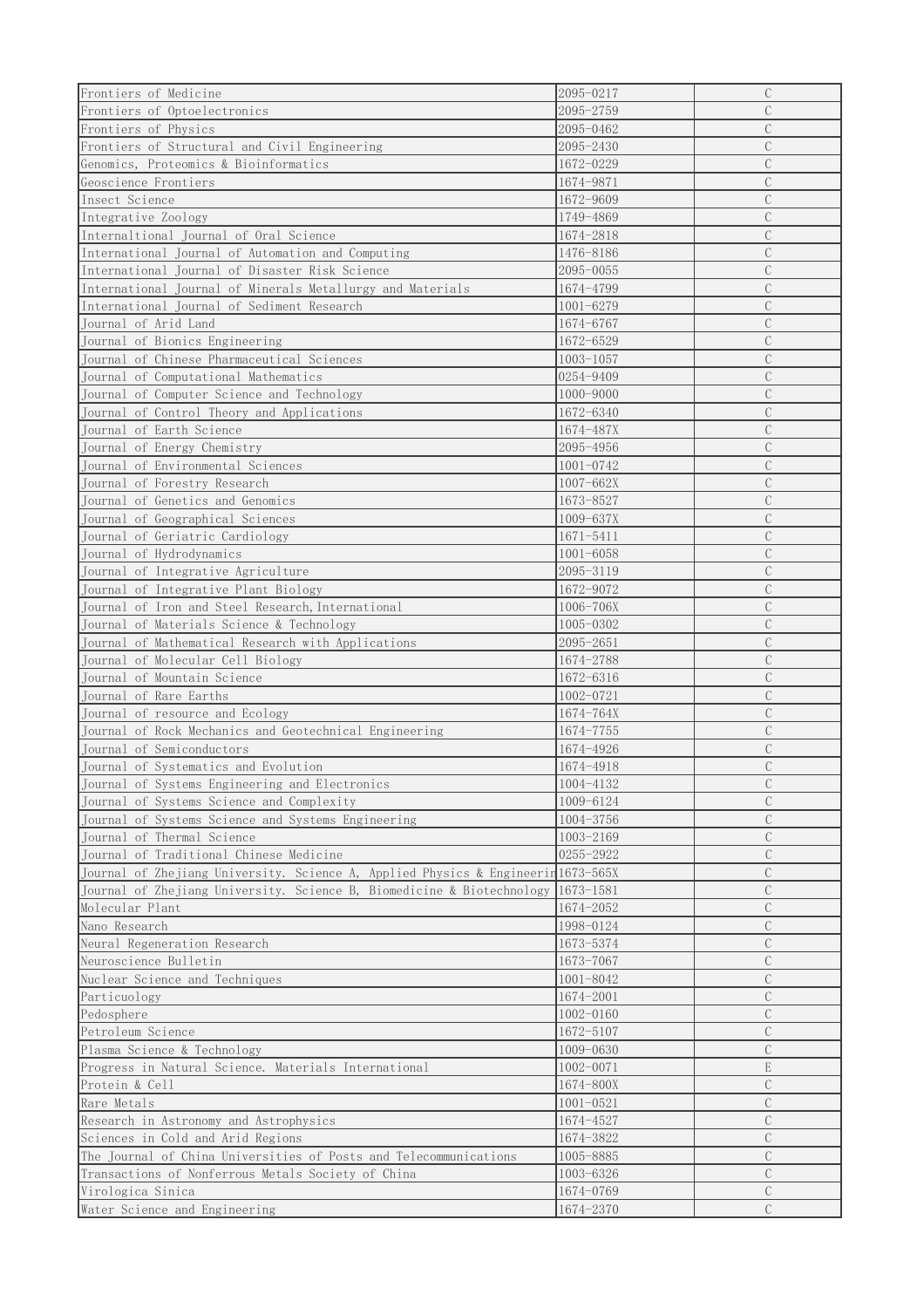| 癌变·畸变·突变           | 1004-616X              | $\mathbf E$                    |
|--------------------|------------------------|--------------------------------|
|                    |                        |                                |
| 安徽农业大学学报           | 1672-352X              | $\mathbf E$                    |
| 安全与环境学报            | 1009-6094              | $\mathbf C$                    |
| 半导体光电              | 1001-5868              | $\mathbf E$                    |
| 半导体技术              | $1003 - 353X$          | $\mathbf E$                    |
| 包装工程               | $1001 - 3563$          | ${\bf E}$                      |
| 爆破                 | $1001 - 487X$          | $\mathbf E$                    |
| 爆炸与冲击              | $1001 - 1455$          | $\mathcal{C}$                  |
|                    |                        |                                |
| 北京大学学报.<br>医学版     | $1671 - 167X$          | $\mathcal{C}$                  |
| 北京大学学报.<br>自然科学版   | 0479-8023              | $\mathcal{C}$                  |
| 北京工业大学学报           | 0254-0037              | $\mathbf E$                    |
| 北京航空航天大学学报         | $1001 - 5965$          | $\mathcal{C}$                  |
| 北京化工大学学报.<br>自然科学版 | 1671-4628              | $\mathcal{C}$                  |
| 北京交通大学学报.<br>自然科学版 | 1673-0291              | $\mathbf E$                    |
| 北京科技大学学报           | $1001 - 053X$          | $\mathcal{C}$                  |
|                    |                        |                                |
| 北京理工大学学报           | $1001 - 0645$          | $\mathcal{C}$                  |
| 北京林业大学学报           | $1000 - 1522$          | $\mathcal{C}$                  |
| 北京师范大学学报.<br>自然科学版 | 0476-0301              | $\mathcal{C}$                  |
| 北京邮电大学学报           | 1007-5321              | $\mathcal{C}$                  |
| 北京中医药大学学报          | 1006-2157              | $\mathcal{C}$                  |
| 表面技术               | $1001 - 3660$          | $\mathbf E$                    |
| 冰川冻土               | 1000-0240              | $\mathcal{C}$                  |
| 兵工学报               | $1000 - 1093$          | $\mathcal{C}$                  |
|                    |                        | $\mathcal{C}$                  |
| 兵器材料科学与工程          | 1004-244X              |                                |
| 病毒学报               | 1000-8721              | $\mathcal{C}$                  |
| 波谱学杂志              | $1000 - 4556$          | $\mathbf E$                    |
| 玻璃钢/复合材料           | 1003-0999              | $\mathbf E$                    |
| 材料保护               | $1001 - 1560$          | $\mathcal{C}$                  |
| 材料导报               | $1005 - 023X$          | $\mathbf C$                    |
| 材料工程               | 1001-4381              | $\mathcal{C}$                  |
|                    |                        | $\mathbf C$                    |
| 材料科学与工程学报          | 1673-2812              |                                |
|                    |                        |                                |
| 材料科学与工艺            | 1005-0299              | $\mathcal{C}$                  |
| 材料热处理学报            | 1009-6264              | $\mathcal{C}$                  |
| 材料研究学报             | 1005-3093              | $\mathcal{C}$                  |
| 蚕业科学               | 0257-4799              | $\mathbf E$                    |
| 草地学报               | $1007 - 0435$          | $\mathcal{C}$                  |
|                    |                        |                                |
| 草业科学               | $1001 - 0629$          | ${\bf E}$                      |
| 草业学报               | 1004-5759              | $\mathcal{C}$                  |
| 测绘工程               | 1006-7949              | $\mathbf E$                    |
| 测绘科学               | 1009-2307              | $\mathcal{C}$                  |
| 测绘科学技术学报           | 1673-6338              | $\mathbf E$                    |
| 测绘通报               | 0494-0911              | $\mathcal{C}$                  |
| 测绘学报               | $1001 - 1595$          | $\mathcal{C}$                  |
| 测井技术               | 1004-1338              | $\mathbf E$                    |
|                    | 1000-8829              | ${\bf E}$                      |
| 测控技术               |                        |                                |
| 茶叶科学               | 1000-369X              | $\mathbf E$                    |
| 沉积学报               | $1000 - 0550$          | $\mathcal{C}$                  |
| 沉积与特提斯地质           | 1009-3850              | $\mathbf E$                    |
| 成都理工大学学报. 自然科学版    | 1671-9727              | $\mathcal{C}$                  |
| 城市规划学刊             | 1000-3363              | ${\bf E}$                      |
| 畜牧兽医学报             | 0366-6964              | $\mathcal{C}$                  |
| 传感技术学报             | 1004-1699              | $\mathcal{C}$                  |
| 传感器与微系统            | 1000-9787              | $\mathcal{C}$                  |
|                    |                        |                                |
| 船舶力学               | 1007-7294              | $\mathbf E$                    |
| 纯粹数学与应用数学          | 1008-5513              | $\mathbf E$                    |
| 磁共振成像              | 1674-8034              | $\mathbf E$                    |
| 催化学报               | 0253-9837              | $\mathcal{C}$                  |
| 大地测量与地球动力学         | 1671-5942              | $\mathcal{C}$                  |
| 大地构造与成矿学           | $1001 - 1552$          | $\mathcal{C}$                  |
| 大豆科学               | 1000-9841              | $\mathcal{C}$                  |
|                    | 1006-7736              | $\mathbf E$                    |
| 大连海事大学学报           |                        |                                |
| 大连海洋大学学报           | 2095-1388              | $\mathbf E$                    |
| 大连理工大学学报<br>大气科学   | 1000-8608<br>1006-9895 | $\mathcal{C}$<br>$\mathcal{C}$ |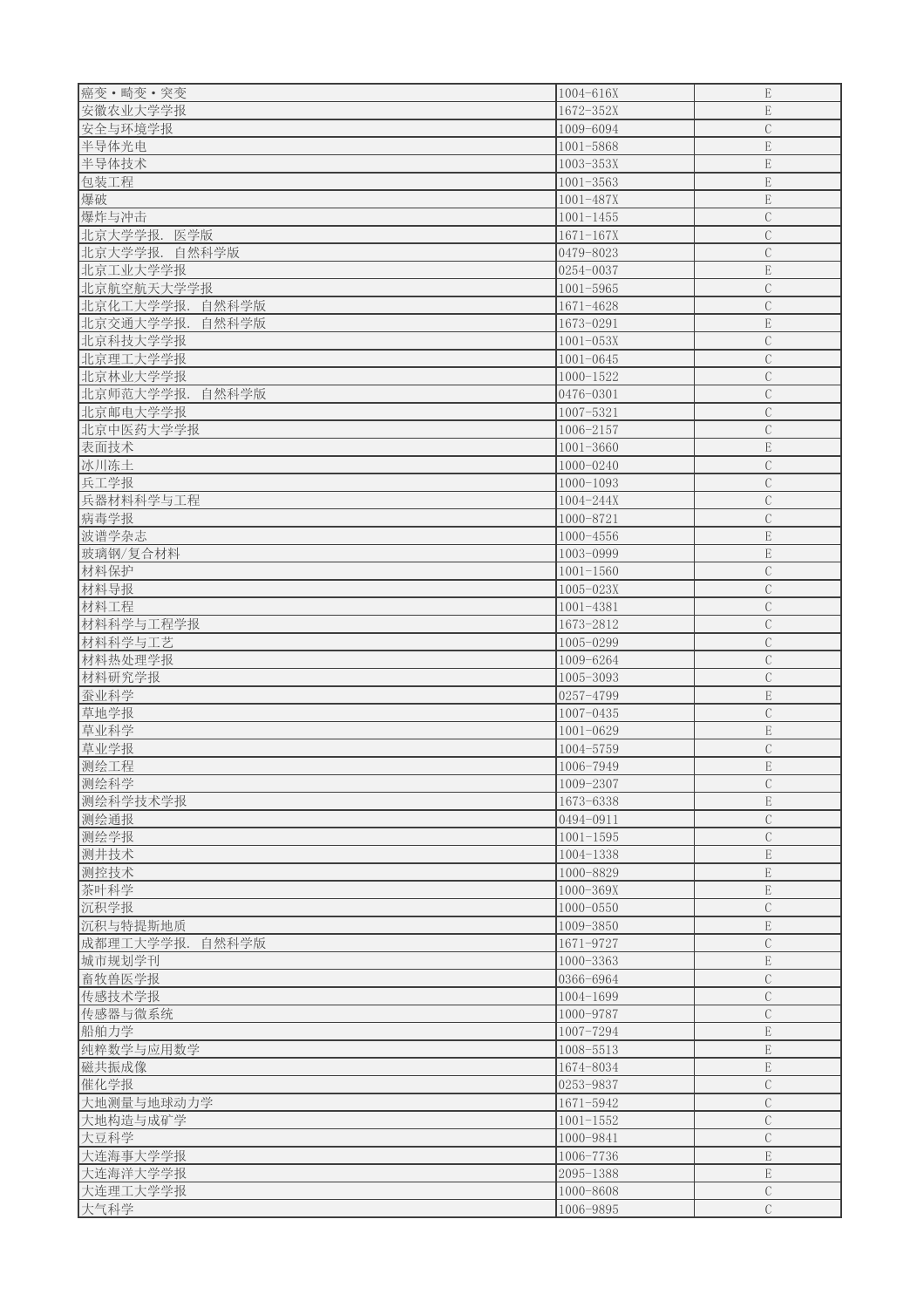| 大气科学学报        | 1674-7097       | ${\bf E}$     |
|---------------|-----------------|---------------|
| 大庆石油地质与开发     | 1000-3754       | ${\bf E}$     |
| 淡水渔业          | 1000-6907       | $\mathbf E$   |
| 弹道学报          | 1004-499X       | $\mathcal{C}$ |
| 弹箭与制导学报       | 1673-9728       | $\mathbf C$   |
| 低温工程          | 1000-6516       | ${\bf E}$     |
| 低温物理学报        | 1000-3258       | $\mathbf E$   |
| 地层学杂志         | $ 0253 - 4959 $ | $\mathcal{C}$ |
| 地理科学          | 1000-0690       | $\mathcal{C}$ |
| 地理科学进展        | 1007-6301       | $\mathcal{C}$ |
| 地理学报          | 0375-5444       | $\mathcal{C}$ |
| 地理研究          | 1000-0585       | $\mathcal{C}$ |
| 地理与地理信息科学     | 1672-0504       | $\mathbf C$   |
| 地球化学          | 0379-1726       | $\mathcal{C}$ |
| 地球环境学报        | 1674-9901       | ${\bf E}$     |
| 地球科学          | $1000 - 2383$   | $\mathcal{C}$ |
| 地球科学进展        | 1001-8166       | $\mathcal{C}$ |
| 地球物理学报        | $ 0001 - 5733 $ | $\mathcal{C}$ |
| 地球物理学进展       | 1004-2903       | $\mathcal{C}$ |
| 地球信息科学学报      | 1560-8999       | $\mathcal{C}$ |
| 地球学报          | 1006-3021       | $\mathcal{C}$ |
| 地球与环境         | 1672-9250       | $\mathcal{C}$ |
| 地下空间与工程学报     | 1673-0836       | $\mathbf E$   |
| 地学前缘          | 1005-2321       | $\mathcal{C}$ |
| 地震            | 1000-3274       | $\mathcal{C}$ |
| 地震地质          | 0253-4967       | $\mathcal{C}$ |
| 地震工程学报        | 1000-0844       | $\mathbf E$   |
| 地震工程与工程振动     | $1000 - 1301$   | $\mathcal{C}$ |
| 地震学报          | 0253-3782       | $\mathcal{C}$ |
| 地震研究          | 1000-0666       | $\mathbf E$   |
| 地质科技情报        | 1000-7849       | $\mathcal{C}$ |
| 地质科学          | 0563-5020       | $\mathcal{C}$ |
| 地质力学学报        | 1006-6616       | ${\bf E}$     |
| 地质论评          | $0371 - 5736$   | $\mathcal{C}$ |
| 地质通报          | $1671 - 2552$   | $\mathcal{C}$ |
| 地质学报          | $0001 - 5717$   | $\mathcal{C}$ |
| 地质与勘探         | 0495-5331       | $\mathcal{C}$ |
| 地质找矿论丛        | $1001 - 1412$   | $\mathbf E$   |
| 第二军医大学学报      | 0258-879X       | $\mathcal{C}$ |
| 第三军医大学学报      | 1000-5404       | $\mathcal{C}$ |
| 第四纪研究         | $1001 - 7410$   | $\mathcal{C}$ |
| 电波科学学报        | 1005-0388       | $\mathcal{C}$ |
| 电池            | $1001 - 1579$   | $\mathbf E$   |
| 电镀与环保         | 1000-4742       | $\mathbf E$   |
| 电镀与涂饰         | 1004-227X       | $\mathbf E$   |
| 电工电能新技术       | 1003-3076       | $\mathbf E$   |
| 电工技术学报        | 1000-6753       | $\mathcal{C}$ |
| 电化学           | 1006-3471       | $\mathbf E$   |
| 电机与控制学报       | 1007-449X       | $\mathbf E$   |
| 电力电子技术        | $1000 - 100X$   | $\mathcal{C}$ |
| 电力系统保护与控制     | 1674-3415       | ${\bf E}$     |
| 电力系统及其自动化学报   | 1003-8930       | $\mathcal{C}$ |
| 电力系统自动化       | $1000 - 1026$   | $\mathcal{C}$ |
| 电力自动化设备       | 1006-6047       | ${\bf E}$     |
| 电网技术          | $1000 - 3673$   | $\mathbf C$   |
| 电源技术          | 1002-087X       | $\mathbf E$   |
| 电源学报          | 2095-2805       | $\mathbf E$   |
| 电子测量与仪器学报     | $1000 - 7105$   | $\mathcal{C}$ |
| 电子科技大学学报      | $1001 - 0548$   | $\mathcal{C}$ |
| 电子显微学报        | 1000-6281       | $\mathcal{C}$ |
| 电子学报          | $ 0372 - 2112 $ | $\mathcal{C}$ |
| 电子与信息学报       | 1009-5896       | $\mathcal{C}$ |
| 电子元件与材料       | $1001 - 2028$   | $\mathbf E$   |
| 东北大学学报. 自然科学版 | 1005-3026       | $\mathcal{C}$ |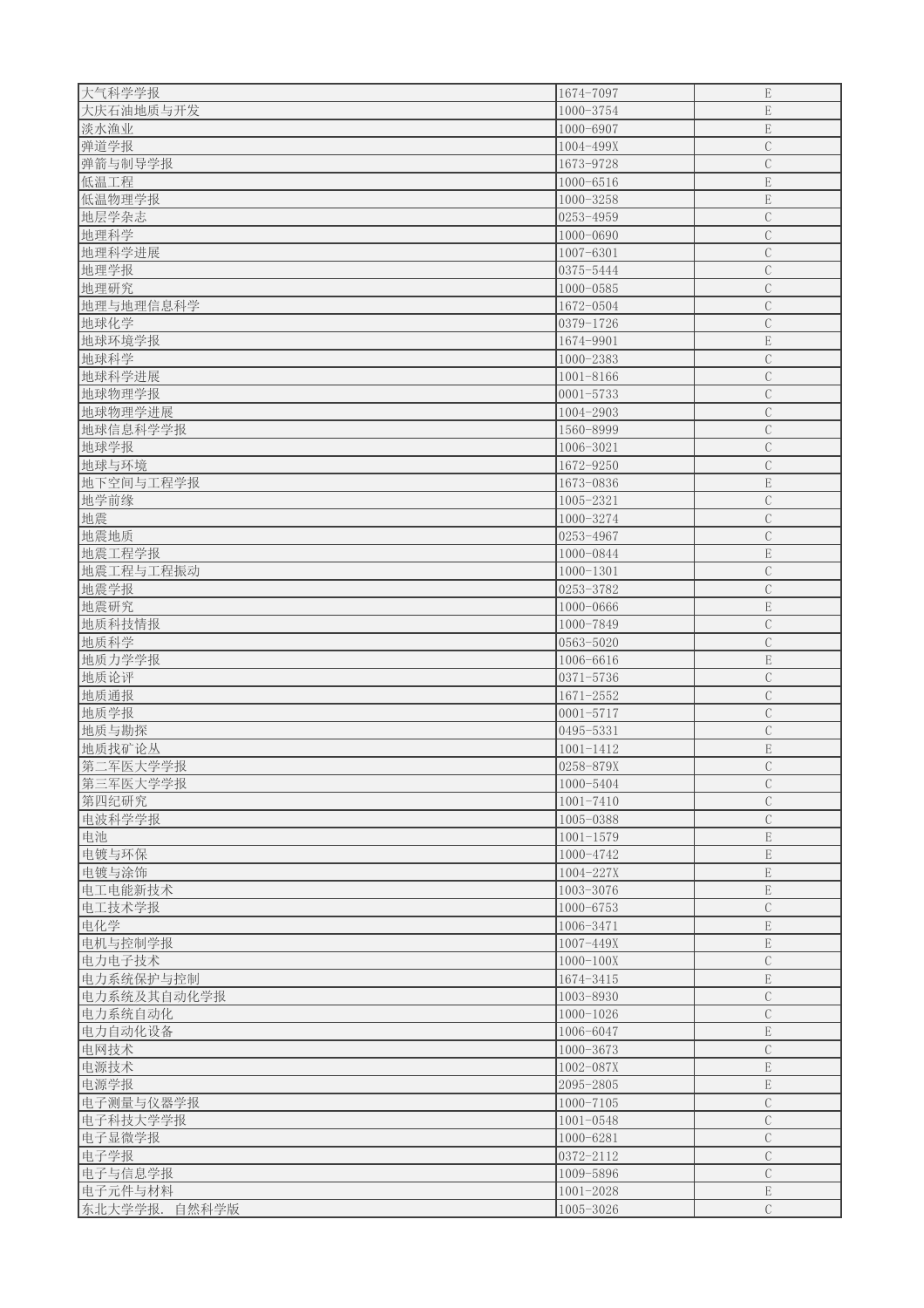| 东北林业大学学报           | 1000-5382       | $\mathcal{C}$ |
|--------------------|-----------------|---------------|
| 东北农业大学学报           | 1005-9369       | $\mathbf E$   |
| 东北师大学报.<br>自然科学版   | $1000 - 1832$   | $\mathbf E$   |
| 东华大学学报.<br>自然科学版   | 1671-0444       | $\mathcal{C}$ |
| 东南大学学报.<br>自然科学版   | $1001 - 0505$   | $\mathcal{C}$ |
| 动力工程学报             | 1674-7607       | $\mathbf E$   |
| 动物分类学报             | 1000-0739       | $\mathcal{C}$ |
| 动物学研究              | 0254-5853       | $\mathcal{C}$ |
|                    |                 |               |
| 动物学杂志              | $ 0250 - 3263 $ | $\mathcal{C}$ |
| 动物医学进展             | 1007-5038       | $\mathbf E$   |
| 动物营养学报             | 1006-267X       | $\mathcal{C}$ |
| 毒理学杂志              | 1002-3127       | $\mathbf E$   |
| 锻压技术               | 1000-3940       | $\mathbf E$   |
| 发光学报               | 1000-7032       | $\mathcal{C}$ |
| 法医学杂志              | 1004-5619       | $\mathbf E$   |
| 防灾减灾工程学报           | 1672-2132       | $\mathcal{C}$ |
| 纺织学报               | 0253-9721       | $\mathcal{C}$ |
| 飞行力学               | $1002 - 0853$   | $\mathcal{C}$ |
| 飞行器测控学报            | 1674-5620       | $\mathcal{C}$ |
| 非金属矿               | 1000-8098       | $\mathcal{C}$ |
| 分析测试学报             | 1004-4957       | $\mathcal{C}$ |
| 分析化学               | 0253-3820       | $\mathcal{C}$ |
| 分析科学学报             | 1006-6144       | $\mathcal{C}$ |
| 分析试验室              | 1000-0720       | $\mathcal{C}$ |
| 分子催化               | $1001 - 3555$   | $\mathcal{C}$ |
| 分子科学学报             | $1000 - 9035$   | $\mathbf E$   |
| 分子植物育种             | 1672-416X       | $\mathbf E$   |
| 粉末冶金技术             | 1001-3784       | $\mathbf E$   |
| 辐射防护               | 1000-8187       | $\mathbf C$   |
| 辐射研究与辐射工艺学报        | $1000 - 3436$   | $\mathcal{C}$ |
| 福建林学院学报            | $1001 - 389X$   | $\mathbf E$   |
| 福建农林大学学报.<br>自然科学版 | 1671-5470       | $\mathbf E$   |
| 福建师范大学学报. 自然科学版    | 1000-5277       | $\mathbf E$   |
| 福州大学学报. 自然科学版      | $1000 - 2243$   | $\mathbf E$   |
| 腐蚀科学与防护技术          | 1002-6495       | $\mathcal{C}$ |
| 复旦学报. 医学版          | 1672-8467       | $\mathbf C$   |
|                    |                 | $\mathcal{C}$ |
| 复旦学报. 自然科学版        | 0427-7104       |               |
| 复合材料学报             | $1000 - 3851$   | $\mathcal{C}$ |
| 复杂系统与复杂性科学         | 1672-3813       | $\mathbf E$   |
| 甘肃农业大学学报           | 1003-4315       | $\mathbf E$   |
| 干旱地区农业研究           | 1000-7601       | $\mathcal{C}$ |
| 干旱区地理              | 1000-6060       | $\mathcal{C}$ |
| 干旱区研究              | $1001 - 4675$   | $\mathcal{C}$ |
| 干旱区资源与环境           | 1003-7578       | $\mathcal{C}$ |
| 钢铁                 | 0449-749X       | $\mathcal{C}$ |
| 钢铁研究学报             | $1001 - 0963$   | $\mathbf C$   |
| 高等学校化学学报           | $0251 - 0790$   | $\mathcal{C}$ |
| 高等学校计算数学学报         | 1000-081X       | $\mathcal{C}$ |
| 高电压技术              | 1003-6520       | $\mathcal{C}$ |
| 高分子材料科学与工程         | $1000 - 7555$   | $\mathcal{C}$ |
| 高分子通报              | 1003-3726       | $\mathcal{C}$ |
| 高分子学报              | 1000-3304       | $\mathcal{C}$ |
| 高技术通讯              | 1002-0470       | $\mathbf E$   |
| 高校地质学报             | 1006-7493       | $\mathcal{C}$ |
| 高校化学工程学报           | 1003-9015       | $\mathcal{C}$ |
| 高校应用数学学报. A辑       | 1000-4424       | $\mathcal{C}$ |
| 高压电器               | $1001 - 1609$   | $\mathbf E$   |
| 高压物理学报             | 1000-5773       | $\mathcal{C}$ |
| 高原气象               | 1000-0534       | $\mathcal C$  |
| 给水排水               | 1002-8471       | $\mathcal{C}$ |
| 工程地质学报             | 1004-9665       | $\mathbf E$   |
| 工程力学               | $1000 - 4750$   | $\mathcal{C}$ |
| 工程热物理学报            | $0253 - 231X$   | $\mathcal{C}$ |
| 工程设计学报             | 1006-754X       | $\mathcal{C}$ |
|                    |                 |               |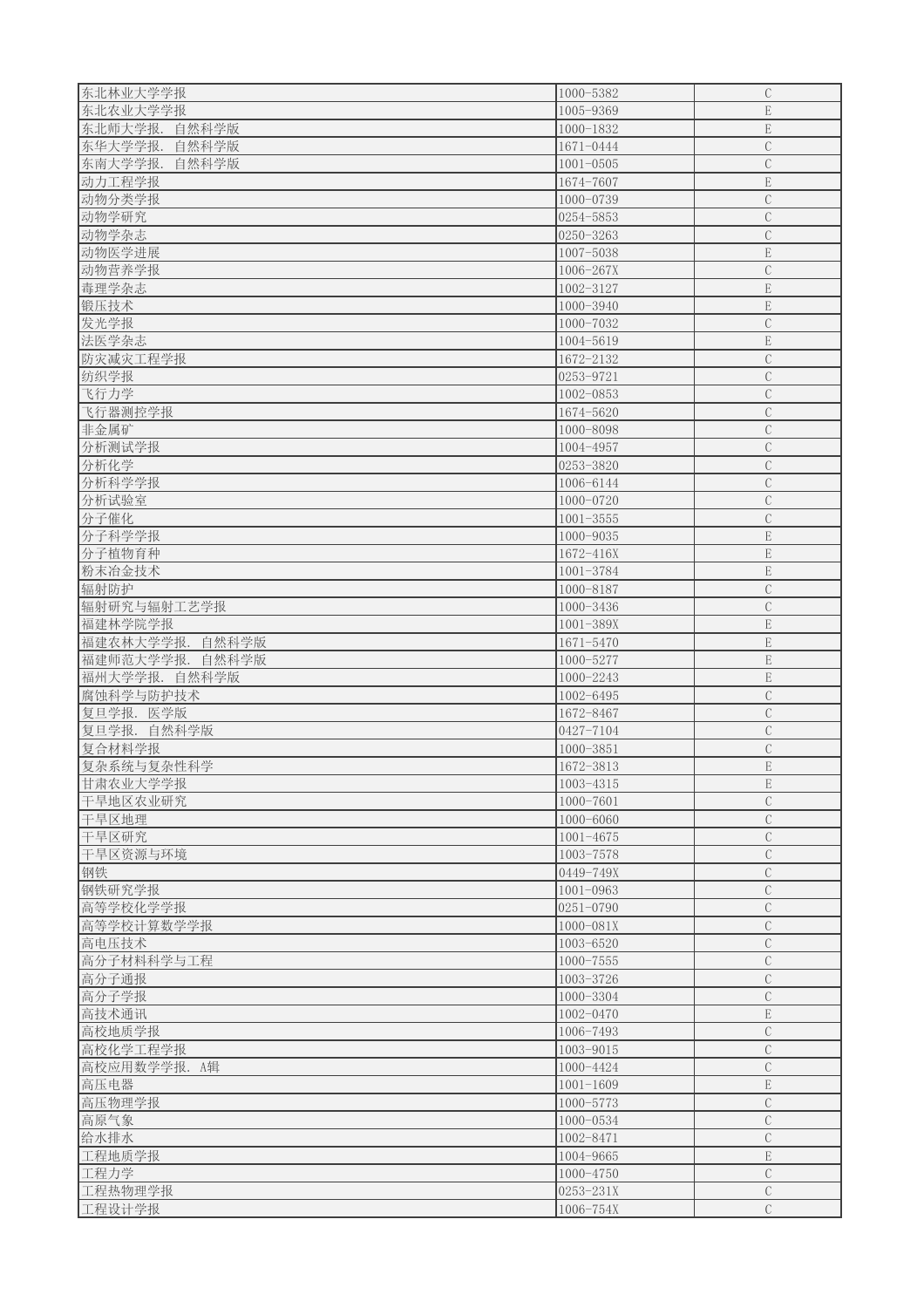| 工程数学学报             | 1005-3085     | $\mathcal{C}$ |
|--------------------|---------------|---------------|
| 工程塑料应用             | $1001 - 3539$ | $\mathcal C$  |
| 工程研究               | 1674-4969     | $\mathbf E$   |
| 工业建筑               | 1000-8993     | $\mathcal{C}$ |
| 工业水处理              | 1005-829X     | $\mathcal{C}$ |
| 工业微生物              | $1001 - 6678$ | $\mathbf E$   |
| 工业卫生与职业病           | 1000-7164     | $\mathbf E$   |
| 公路交通科技             | 1002-0268     | $\mathcal{C}$ |
|                    |               |               |
| 功能材料               | 1001-9731     | $\mathcal{C}$ |
| 功能材料与器件学报          | 1007-4252     | $\mathbf E$   |
| 功能高分子学报            | 1008-9357     | $\mathcal{C}$ |
| 古地理学报              | $1671 - 1505$ | $\mathbf C$   |
| 古脊椎动物学报            | 1000-3118     | $\mathcal{C}$ |
| 古生物学报              | $0001 - 6616$ | $\mathcal{C}$ |
| 固体电子学研究与进展         | 1000-3819     | $\mathbf E$   |
| 固体火箭技术             | 1006-2793     | $\mathcal{C}$ |
| 固体力学学报             | 0254-7805     | $\mathbf C$   |
| 灌溉排水学报             | 1672-3317     | $\mathbf E$   |
| 光电工程               | $1003 - 501X$ | $\mathbf C$   |
| 光电子 • 激光           | 1005-0086     | $\mathcal{C}$ |
| 光谱学与光谱分析           | 1000-0593     | $\mathbf C$   |
| 光通信技术              | $1002 - 5561$ | $\mathbf E$   |
| 光学技术               | $1002 - 1582$ | $\mathcal{C}$ |
| 光学精密工程             | 1004-924X     | $\mathcal{C}$ |
| 光学学报               | 0253-2239     | $\mathcal{C}$ |
| 光子学报               | 1004-4213     | $\mathcal{C}$ |
| 广东农业科学             | 1004-874X     | $\mathbf E$   |
| 广东医学               | 1001-9448     | ${\bf E}$     |
| 广西植物               | 1000-3142     | $\mathcal{C}$ |
| 硅酸盐通报              | $1001 - 1625$ | $\mathbf C$   |
| 硅酸盐学报              | 0454-5648     | $\mathcal{C}$ |
| 贵金属                | 1004-0676     | $\mathbf E$   |
| 国防科技大学学报           | $1001 - 2486$ | $\mathcal{C}$ |
|                    |               | $\mathbf E$   |
| 国际药学研究杂志           | 1674-0440     | $\mathbf E$   |
| 国土资源遥感             | $1001 - 070X$ |               |
| 果树学报               | 1009-9980     | $\mathbf E$   |
| 过程工程学报             | 1009-606X     | $\mathcal{C}$ |
| 哈尔滨工程大学学报          | 1006-7043     | $\mathbf E$   |
| 哈尔滨工业大学学报          | 0367-6234     | $\mathcal{C}$ |
| 海洋地质与第四纪地质         | 0256-1492     | $\mathcal{C}$ |
| 海洋工程               | 1005-9865     | $\mathbf E$   |
| 海洋湖沼通报             | 1003-6482     | $\mathbf E$   |
| 海洋环境科学             | 1007-6336     | $\mathcal{C}$ |
| 海洋科学               | $1000 - 3096$ | $\mathcal{C}$ |
| 海洋科学进展             | 1671-6647     | $\mathbf C$   |
| 海洋通报               | 1001-6392     | $\mathbf E$   |
| 海洋学报               | 0253-4193     | $\mathcal{C}$ |
| 海洋渔业               | 1004-2490     | $\mathbf E$   |
| 海洋与湖沼              | 0029-814X     | $\mathcal{C}$ |
| 含能材料               | 1006-9941     | $\mathcal{C}$ |
| 焊接学报               | 0253-360X     | $\mathcal{C}$ |
| 航空材料学报             | 1005-5053     | $\mathcal{C}$ |
| 航空动力学报             | 1000-8055     | $\mathcal{C}$ |
| 航空学报               | 1000-6893     | $\mathcal{C}$ |
| 航天控制               | 1006-3242     | $\mathcal{C}$ |
| 航天医学与医学工程          | 1002-0837     | $\mathbf E$   |
| 合成化学               | $1005 - 1511$ | ${\bf E}$     |
| 合成橡胶工业             | $1000 - 1255$ | $\mathbf E$   |
| 合肥工业大学学报.<br>自然科学版 | 1003-5060     | $\mathbf E$   |
| 河北农业大学学报           | $1000 - 1573$ | $\mathbf E$   |
| 河海大学学报.自然科学版       | 1000-1980     | $\mathbf C$   |
| 河南农业大学学报           | 1000-2340     | $\mathbf E$   |
| 河南农业科学             | 1004-3268     | $\mathbf E$   |
|                    |               |               |
| 核电子学与探测技术          | 0258-0934     | $\mathbf E$   |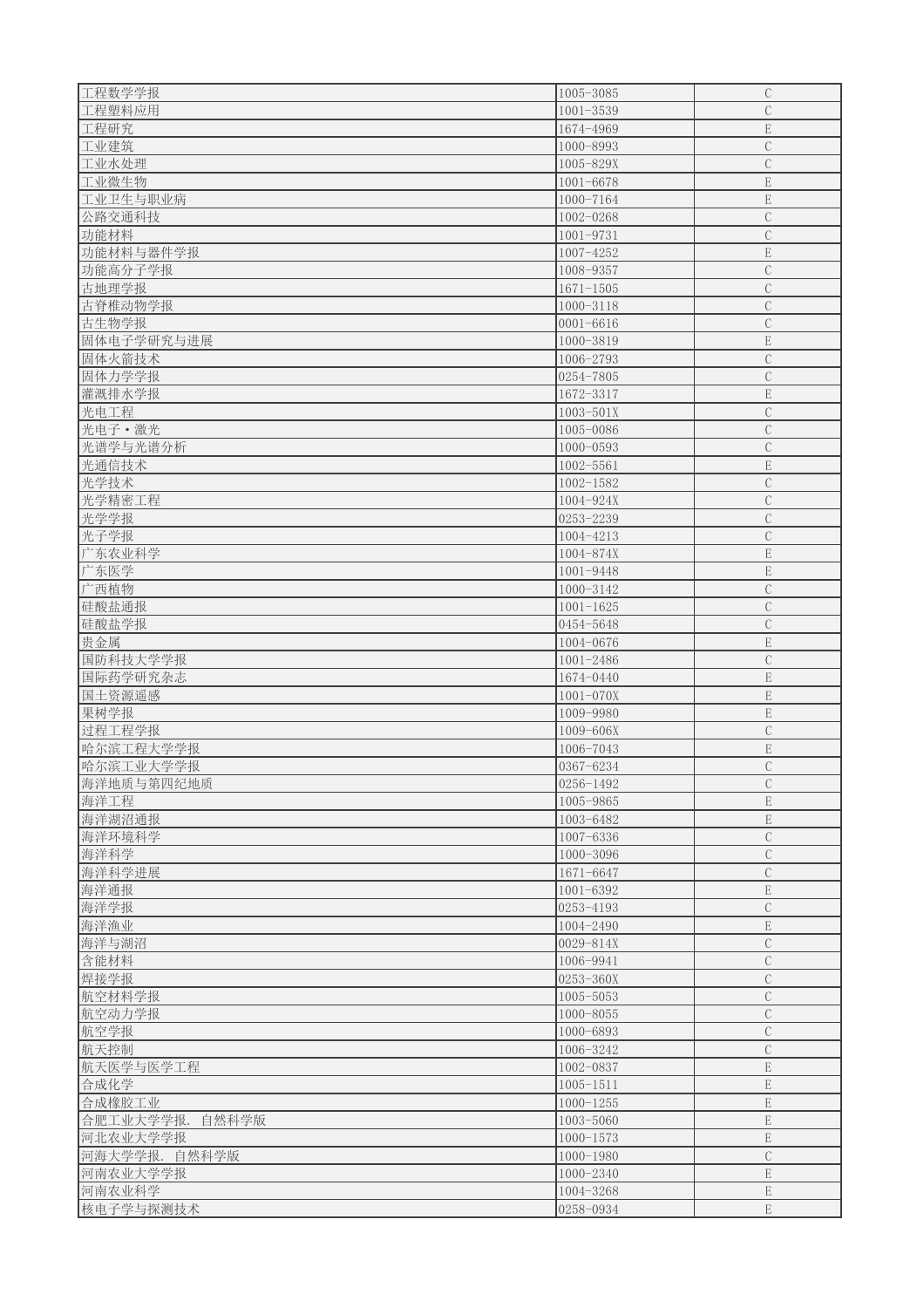| 核动力工程              | 0258-0926       | $\mathcal{C}$  |
|--------------------|-----------------|----------------|
|                    |                 |                |
| 核化学与放射化学           | $ 0253 - 9950 $ | $\mathbf E$    |
| 核技术                | $ 0253 - 3219 $ | $\mathbf C$    |
| 核聚变与等离子体物理         | $ 0254 - 6086 $ | $\mathcal{C}$  |
| 核科学与工程             | 0258-0918       | $\mathcal{C}$  |
| 核农学报               | $1000 - 8551$   | $\mathcal{C}$  |
| 红外技术               | 1001-8891       | $\mathbf E$    |
| 红外与毫米波学报           | 1001-9014       | $\mathcal{C}$  |
| 红外与激光工程            | 1007-2276       | $\mathcal{C}$  |
| 湖泊科学               | 1003-5427       | $\mathcal{C}$  |
| 湖南大学学报.<br>自然科学版   | 1674-2974       | $\mathcal{C}$  |
|                    |                 |                |
| 湖南农业大学学报.自然科学版     | $1007 - 1032$   | $\mathcal{C}$  |
| 护理学杂志              | $1001 - 4152$   | $\mathbf E$    |
| 华北农学报              | $1000 - 7091$   | $\mathcal{C}$  |
| 华东理工大学学报.<br>自然科学版 | 1006-3080       | $\overline{C}$ |
| 华东师范大学学报.<br>自然科学版 | 1000-5641       | $\mathcal{C}$  |
| 华南理工大学学报.<br>自然科学版 | $1000 - 565X$   | $\mathcal{C}$  |
| 华南农业大学学报           | $1001 - 411X$   | $\mathcal{C}$  |
| 华西口腔医学杂志           | $1000 - 1182$   | $\mathcal{C}$  |
| 华西药学杂志             | 1006-0103       | $\mathcal{C}$  |
|                    |                 | $\mathcal{C}$  |
| 华中科技大学学报.<br>医学版   | 1672-0741       |                |
| 华中科技大学学报.<br>自然科学版 | 1671-4512       | $\mathcal{C}$  |
| 华中农业大学学报           | 1000-2421       | $\mathcal{C}$  |
| 化工环保               | 1006-1878       | E              |
| 化工进展               | 1000-6613       | $\mathcal{C}$  |
| 化工新型材料             | 1006-3536       | $\mathcal{C}$  |
| 化工学报               | 0438-1157       | $\mathbf C$    |
| 化学反应工程与工艺          | $1001 - 7631$   | $\mathcal{C}$  |
| 化学工程               | 1005-9954       | $\mathcal{C}$  |
| 化学进展               | 1005-281X       | $\mathcal{C}$  |
| 化学世界               | 0367-6358       | $\mathbf E$    |
|                    |                 |                |
| 化学试剂               | 0258-3283       | ${\bf E}$      |
| 化学通报               | 0441-3776       | $\mathcal{C}$  |
| 化学学报               | $ 0567 - 7351 $ | $\mathcal{C}$  |
| 化学研究与应用            | $1004 - 1656$   | $\mathcal{C}$  |
| 环境工程               | 1000-8942       | ${\bf E}$      |
| 环境工程学报             | 1673-9108       | $\mathcal{C}$  |
| 环境化学               | 0254-6108       | $\mathcal{C}$  |
| 环境科学               | $0250 - 3301$   | $\mathcal{C}$  |
| 环境科学学报             | 0253-2468       | $\mathcal{C}$  |
| 环境科学研究             | $1001 - 6929$   | $\mathcal{C}$  |
|                    |                 |                |
| 环境科学与技术            | 1003-6504       | ${\bf E}$      |
| 环境昆虫学报             | 1674-0858       | $\mathbf E$    |
| 环境污染与防治            | $1001 - 3865$   | $\mathbf E$    |
| 环境与健康杂志            | 1001-5914       | $\mathbf E$    |
| 黄金科学技术             | 1005-2518       | $\mathbf E$    |
| 混凝土                | $1002 - 3550$   | $\mathbf E$    |
| 火工品                | 1003-1480       | $\mathbf E$    |
| 火力与指挥控制            | 1002-0640       | $\mathbf E$    |
| 火灾科学               | 1004-5309       | ${\bf E}$      |
| 火炸药学报              | 1007-7812       | $\mathcal{C}$  |
|                    |                 |                |
| 机器人                | 1002-0446       | $\mathcal{C}$  |
| 机械传动               | 1004-2539       | ${\bf E}$      |
| 机械工程材料             | 1000-3738       | $\mathcal{C}$  |
| 机械工程学报             | 0577-6686       | $\mathcal{C}$  |
| 机械科学与技术            | 1003-8728       | $\mathcal{C}$  |
| 机械强度               | 1001-9669       | $\mathcal{C}$  |
| 机械设计               | $1001 - 2354$   | $\mathcal{C}$  |
| 机械设计与研究            | 1006-2343       | $\mathcal{C}$  |
| 基础医学与临床            | $1001 - 6325$   | $\mathcal{C}$  |
| 基因组学与应用生物学         | 1674-568X       | $\mathbf E$    |
|                    |                 | $\mathcal{C}$  |
| 激光技术               | $1001 - 3806$   |                |
| 激光生物学报             | 1007-7146       | $\mathbf E$    |
| 激光与光电子学进展          | 1006-4125       | $\mathcal{C}$  |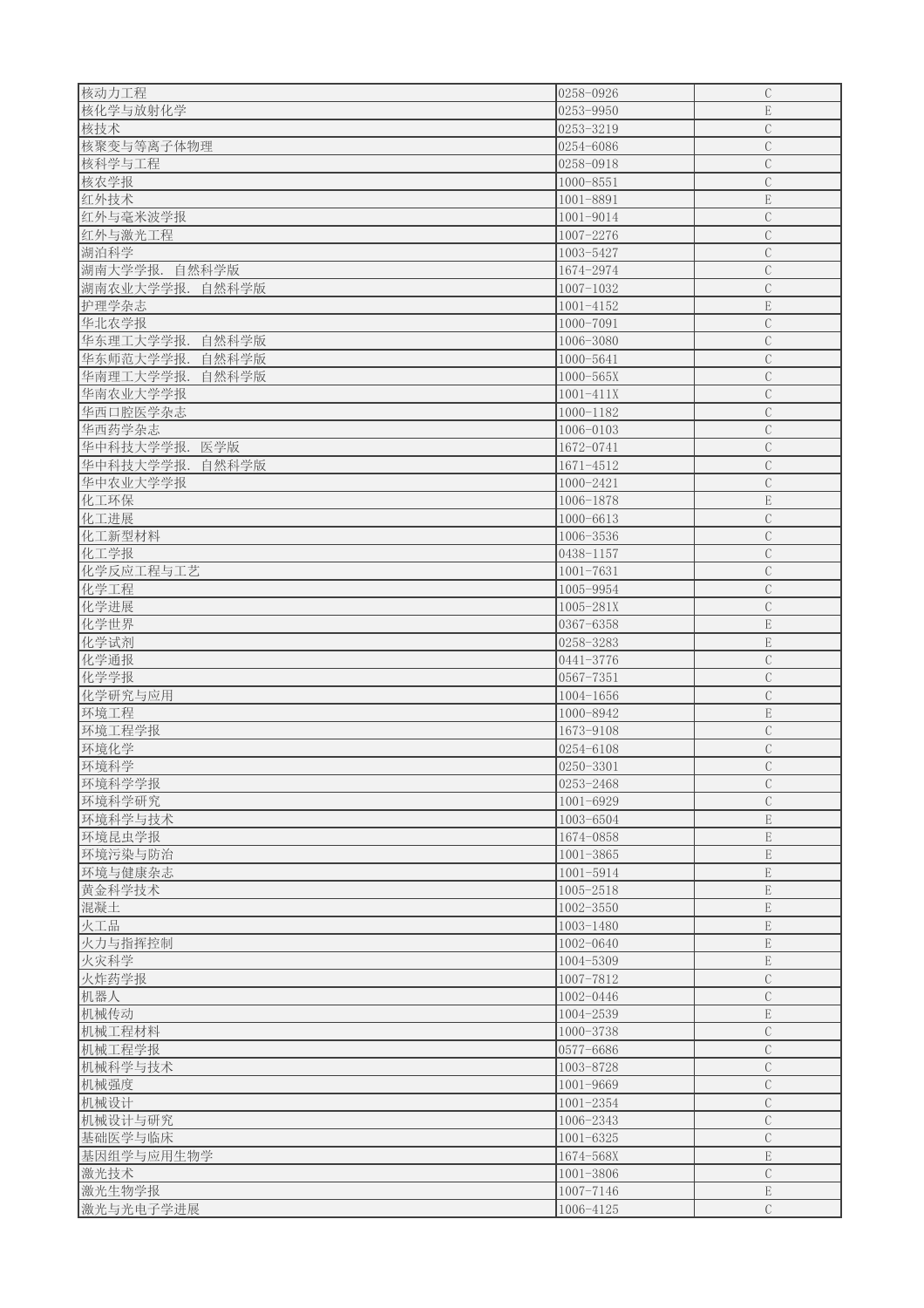| 激光与红外               | $1001 - 5078$ | $\mathbf C$   |
|---------------------|---------------|---------------|
|                     |               |               |
| 激光杂志                | 0253-2743     | $\mathbf E$   |
| 吉林大学学报.<br>地球科学版    | 1671-5888     | $\mathbf C$   |
| 吉林大学学报.<br>工学版      | 1671-5497     | $\mathbf E$   |
| 吉林大学学报.<br>理学版      | 1671-5489     | $\mathbf C$   |
| 吉林大学学报.             | $1671 - 587X$ | $\mathcal{C}$ |
| 医学版                 |               |               |
| 吉林农业大学学报            | 1000-5684     | $\mathbf E$   |
| 吉林农业科学              | 1003-8701     | $\mathbf E$   |
| 极地研究                | 1007-7073     | $\mathbf C$   |
| 计量学报                | $1000 - 1158$ | $\mathcal{C}$ |
|                     | 1006-9348     | $\mathbf E$   |
| 计算机仿真               |               |               |
| 计算机辅助设计与图形学学报       | 1003-9775     | $\mathcal{C}$ |
| 计算机工程               | 1000-3428     | $\mathbf C$   |
| 计算机工程与科学            | $1007 - 130X$ | $\mathcal{C}$ |
| 计算机工程与设计            | 1000-7024     | $\mathbf E$   |
| 计算机工程与应用            | 1002-8331     | $\mathcal{C}$ |
|                     |               |               |
| 计算机集成制造系统           | 1006-5911     | $\mathcal{C}$ |
| 计算机科学               | $1002 - 137X$ | $\mathbf C$   |
| 计算机科学与探索            | 1673-9418     | $\mathcal{C}$ |
| 计算机学报               | 0254-4164     | $\mathcal{C}$ |
|                     |               |               |
| 计算机研究与发展            | $1000 - 1239$ | $\mathcal{C}$ |
| 计算机应用               | 1001-9081     | $\mathbf C$   |
| 计算机应用研究             | $1001 - 3695$ | $\mathcal{C}$ |
| 计算机应用与软件            | 1000-386X     | $\mathcal{C}$ |
| 计算机与应用化学            | $1001 - 4160$ | $\mathcal{C}$ |
|                     |               |               |
| 计算力学学报              | 1007-4708     | $\mathcal{C}$ |
| 计算数学                | 0254-7791     | $\mathbf C$   |
| 计算物理                | $1001 - 246X$ | $\mathcal{C}$ |
| 暨南大学学报.<br>自然科学与医学版 | 1000-9965     | $\mathbf E$   |
|                     |               | $\mathcal{C}$ |
| 建筑材料学报              | 1007-9629     |               |
| 建筑结构                | 1002-848X     |               |
|                     |               | $\mathbf C$   |
| 建筑结构学报              | 1000-6869     | $\mathcal{C}$ |
| 江苏大学学报.<br>自然科学版    | $1671 - 7775$ | $\mathbf E$   |
|                     |               |               |
| 江苏农业学报              | $1000 - 4440$ | ${\bf E}$     |
| 江西农业大学学报.<br>自然科学版  | $1000 - 2286$ | ${\bf E}$     |
| 交通运输工程学报            | $1671 - 1637$ | $\mathbf E$   |
| 交通运输系统工程与信息         | 1009-6744     | $\mathbf E$   |
| 解放军护理杂志             | 1008-9993     | $\mathbf E$   |
|                     |               |               |
| 解放军医学杂志             | 0577-7402     | $\mathcal{C}$ |
| 解剖学报                | 0529-1356     | $\mathcal{C}$ |
| 解剖学杂志               | $1001 - 1633$ | $\mathcal{C}$ |
| 介入放射学杂志             | 1008-794X     | $\mathbf E$   |
| 金属热处理               | 0254-6051     | $\mathcal{C}$ |
|                     | $0412 - 1961$ |               |
| 金属学报                |               | $\mathcal{C}$ |
| 精细化工                | 1003-5214     | $\mathcal{C}$ |
| 精细石油化工              | 1003-9384     | $\mathbf E$   |
| 军事医学                | 1674-9960     | $\mathcal{C}$ |
| 菌物学报                | 1672-6472     | $\mathcal{C}$ |
| 科技导报                | 1000-7857     | $\mathbf E$   |
|                     |               |               |
| 科学通报                | 0023-074X     | $\mathcal{C}$ |
| 空间结构                | 1006-6578     | $\mathcal{C}$ |
| 空间科学学报              | 0254-6124     | $\mathcal{C}$ |
| 空军工程大学学报.<br>自然科学版  | 1009-3516     | $\mathbf E$   |
| 空气动力学学报             | 0258-1825     | $\mathcal{C}$ |
|                     |               |               |
| 控制工程                | 1671-7848     | $\mathcal{C}$ |
| 控制理论与应用             | 1000-8152     | $\mathcal{C}$ |
| 控制与决策               | $1001 - 0920$ | $\mathcal{C}$ |
| 口腔医学研究              | $1671 - 7651$ | $\mathbf E$   |
|                     | 0258-7106     | $\mathcal{C}$ |
| 矿床地质                |               |               |
| 矿物学报                | 1000-4734     | $\mathcal{C}$ |
| 矿物岩石                | 1001-6872     | $\mathcal{C}$ |
| 矿物岩石地球化学通报          | 1007-2802     | $\mathcal{C}$ |
| 矿冶工程                | 0253-6099     | $\mathbf E$   |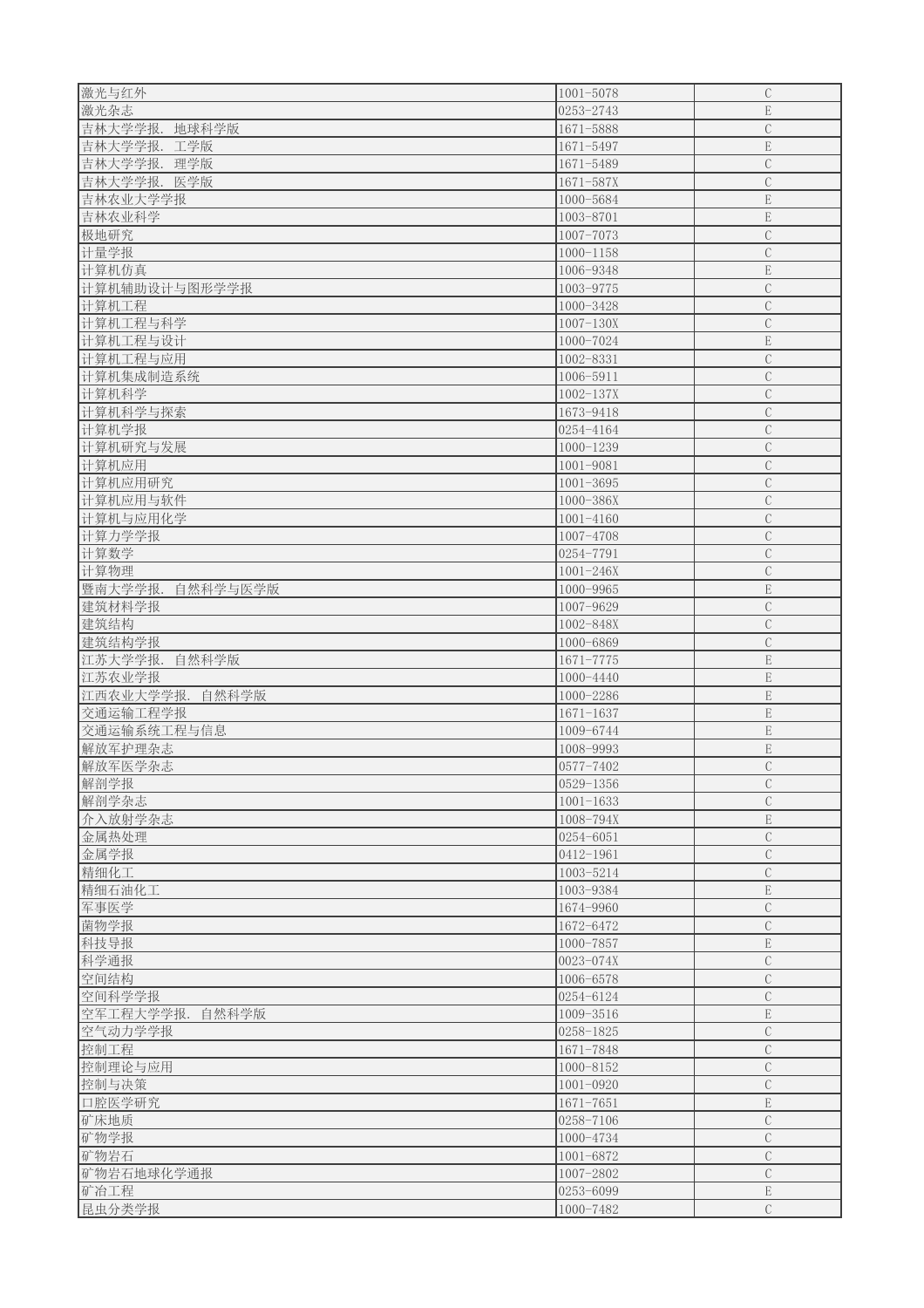| 昆虫学报               | 0454-6296     | $\mathcal{C}$  |
|--------------------|---------------|----------------|
| 兰州大学学报.<br>自然科学版   | 0455-2059     | $\mathcal{C}$  |
| 雷达学报               | 2095-283X     | $\mathbf E$    |
| 离子交换与吸附            | $1001 - 5493$ | $\mathcal{C}$  |
| 理化检验. B, 化学分册      | $1001 - 4020$ | $\mathbf E$    |
| 力学季刊               | $0254 - 0053$ | $\mathcal{C}$  |
| 力学进展               | 1000-0992     | $\mathcal{C}$  |
| 力学学报               | 0459-1879     | $\overline{C}$ |
| 量子电子学报             | 1007-5461     | $\mathcal{C}$  |
|                    | 1007-6654     | $\mathbf E$    |
| 量子光学学报             | 0253-2417     | $\mathcal{C}$  |
| 林产化学与工业            |               |                |
| 林业科学               | $1001 - 7488$ | $\mathbf C$    |
| 林业科学研究             | $1001 - 1498$ | $\mathcal{C}$  |
| 临床儿科杂志             | 1000-3606     | $\mathcal{C}$  |
| 临床放射学杂志            | 1001-9324     | $\mathcal{C}$  |
| 临床检验杂志             | $1001 - 764X$ | $\mathcal{C}$  |
| 临床麻醉学杂志            | 1004-5805     | $\mathbf E$    |
| 临床皮肤科杂志            | 1000-4963     | $\mathbf E$    |
| 临床心血管病杂志           | $1001 - 1439$ | $\mathcal{C}$  |
| 临床与实验病理学杂志         | $1001 - 7399$ | $\mathbf E$    |
| 流体机械               | 1005-0329     | $\mathbf E$    |
| 麦类作物学报             | 1009-1041     | $\mathcal{C}$  |
| 煤炭学报               | 0253-9993     | $\mathcal{C}$  |
| 煤炭转化               | 1004-4248     | $\mathcal{C}$  |
| 煤田地质与勘探            | $1001 - 1986$ | $\mathbf E$    |
| 棉花学报               | 1002-7807     | $\overline{C}$ |
| 免疫学杂志              | 1000-8861     | $\mathcal{C}$  |
| 模糊系统与数学            | $1001 - 7402$ | $\mathcal{C}$  |
| 模式识别与人工智能          | 1003-6059     | $\mathcal{C}$  |
| 膜科学与技术             | 1007-8924     | $\mathcal{C}$  |
| 摩擦学学报              | 1004-0595     | $\mathcal{C}$  |
| 纳米技术与精密工程          | 1672-6030     | $\mathbf E$    |
| 南方农业学报             | 2095-1191     | $\mathbf E$    |
| 南方水产科学             | 2095-0780     | $\mathbf E$    |
| 南方医科大学学报           | 1673-4254     | $\overline{C}$ |
| 南京大学学报.自然科学版       | 0469-5097     | $\mathcal{C}$  |
| 南京航空航天大学学报         | 1005-2615     | $\mathcal{C}$  |
| 南京理工大学学报.<br>自然科学版 | 1005-9830     | $\mathbf E$    |
| 南京林业大学学报.<br>自然科学版 | 1000-2006     | $\mathcal{C}$  |
| 南京农业大学学报           | $1000 - 2030$ | $\mathcal{C}$  |
| 南京师大学报.自然科学版       | $1001 - 4616$ | ${\bf E}$      |
| 南京医科大学学报.自然科学版     | 1007-4368     | ${\bf E}$      |
| 南京中医药大学学报          | $1000 - 5005$ | ${\bf E}$      |
| 南开大学学报.自然科学版       | 0465-7942     | $\mathcal{C}$  |
|                    |               | ${\bf E}$      |
| 南水北调与水利科技          | 1672-1683     |                |
| 内蒙古大学学报.<br>自然科学版  | $1000 - 1638$ | $\mathbf E$    |
| 内燃机工程              | $1000 - 0925$ | $\mathcal{C}$  |
| 内燃机学报              | 1000-0909     | $\mathcal{C}$  |
| 泥沙研究               | $0468 - 155X$ | $\mathbf C$    |
| 农药                 | 1006-0413     | ${\bf E}$      |
| 农药学学报              | 1008-7303     | $\mathcal{C}$  |
| 农业工程学报             | 1002-6819     | $\mathcal{C}$  |
| 农业环境科学学报           | 1672-2043     | $\mathbf C$    |
| 农业机械学报             | $1000 - 1298$ | $\mathcal{C}$  |
| 农业生物技术学报           | 1674-7968     | $\mathcal{C}$  |
| 农业现代化研究            | 1000-0275     | $\mathcal{C}$  |
| 气候变化研究进展           | 1673-1719     | $\mathcal{C}$  |
| 气候与环境研究            | 1006-9585     | $\mathcal{C}$  |
| 气象                 | 1000-0526     | $\mathbf E$    |
| 气象科学               | 1009-0827     | $\mathbf E$    |
| 气象学报               | 0577-6619     | $\mathcal{C}$  |
| 汽车安全与节能学报          | 1674-8484     | $\mathbf E$    |
| 汽车工程               | 1000-680X     | $\mathcal{C}$  |
| 器官移植               | 1674-7445     | $\mathbf E$    |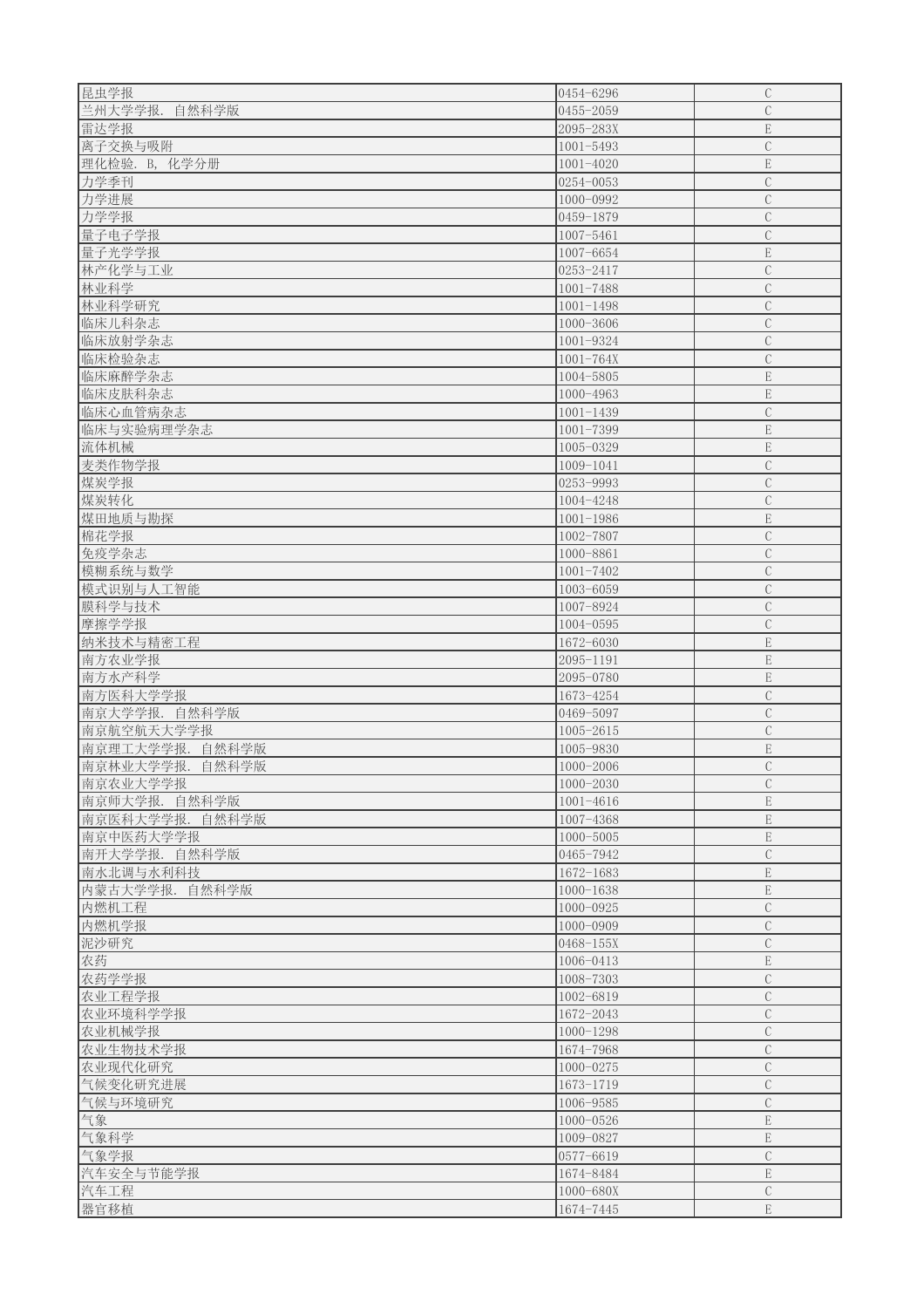| 前沿科学               | 1673-8128              | $\mathbf E$                  |
|--------------------|------------------------|------------------------------|
|                    |                        |                              |
| 强激光与粒子束            | 1001-4322              | $\mathcal{C}$                |
| 桥梁建设               | 1003-4722              | $\mathbf E$                  |
| 轻金属                | $1002 - 1752$          | $\mathbf E$                  |
| 清华大学学报.<br>自然科学版   | 1000-0054              | $\mathbf C$                  |
| 燃料化学学报             | 0253-2409              | $\mathcal{C}$                |
| 燃烧科学与技术            | 1006-8740              | $\mathcal{C}$                |
| 热带海洋学报             | 1009-5470              | $\mathcal{C}$                |
| 热带气象学报             | 1004-4965              | $\mathcal{C}$                |
|                    |                        |                              |
| 热带亚热带植物学报          | 1005-3395              | $\mathcal{C}$                |
| 热带作物学报             | $1000 - 2561$          | ${\bf E}$                    |
| 热固性树脂              | 1002-7432              | ${\bf E}$                    |
| 热加工工艺              | 1001-3814              | $\mathbf C$                  |
| 热科学与技术             | 1671-8097              | $\mathbf E$                  |
| 热能动力工程             | $1001 - 2060$          | $\overline{C}$               |
| 人工晶体学报             | 1000-985X              | $\mathcal{C}$                |
| 人类学学报              | $1000 - 3193$          | $\mathcal{C}$                |
|                    |                        |                              |
| 日用化学工业             | $1001 - 1803$          | $\mathbf E$                  |
| 软件学报               | 1000-9825              | $\mathcal{C}$                |
| 润滑与密封              | 0254-0150              | $\mathbf E$                  |
| 色谱                 | 1000-8713              | $\mathcal{C}$                |
| 厦门大学学报.<br>自然科学版   | 0438-0479              | $\mathcal{C}$                |
| 山地学报               | 1008-2786              | $\mathcal{C}$                |
| 山东大学学报. 理学版        | 1671-9352              | $\mathcal{C}$                |
| 山东农业大学学报.自然科学版     | 1000-2324              | E                            |
|                    |                        |                              |
| 山西大学学报.  <br>自然科学版 | 0253-2395              | E                            |
| 陕西师范大学学报.<br>自然科学版 | 1672-4291              | $\mathbf C$                  |
| 上海大学学报.<br>自然科学版   | 1007-2861              | $\mathbf E$                  |
| 上海海洋大学学报           | 1674-5566              | $\mathbf E$                  |
| 上海交通大学学报           | 1006-2467              | $\mathcal{C}$                |
| 上海交通大学学报.医学版       | 1674-8115              | $\mathbf C$                  |
| 上海口腔医学             |                        |                              |
|                    |                        |                              |
|                    | 1006-7248              | ${\bf E}$                    |
| 上海农业学报             | 1000-3924              | ${\bf E}$                    |
| 上海医学               | 0253-9934              | $\mathbf E$                  |
| 神经解剖学杂志            | 1000-7547              | $\mathbf E$                  |
| 沈阳农业大学学报           | $1000 - 1700$          | ${\bf E}$                    |
| 沈阳药科大学学报           | 1006-2858              | ${\bf E}$                    |
|                    |                        | $\mathcal{C}$                |
| 肾脏病与透析肾移植杂志        | 1006-298X              |                              |
| 生理科学进展             | 0559-7765              | $\mathcal{C}$                |
| 生理学报               | 0371-0874              | $\mathcal{C}$                |
| 生命的化学              | $1000 - 1336$          | $\mathbf E$                  |
| 生命科学               | 1004-0374              | ${\bf E}$                    |
| 生命科学研究             | 1007-7847              | $\mathbf E$                  |
| 生态毒理学报             | 1673-5897              | $\mathcal{C}$                |
|                    | 1674-5906              | $\mathcal{C}$                |
| 生态环境学报             |                        |                              |
| 生态科学               | 1008-8873              | $\mathbf E$                  |
| 生态学报               | $1000 - 0933$          | $\mathcal{C}$                |
| 生态学杂志              | 1000-4890              | $\mathcal{C}$                |
| 生态与农村环境学报          | 1673-4831              | $\mathcal{C}$                |
| 生物多样性              | 1005-0094              | $\mathcal{C}$                |
| 生物工程学报             | $1000 - 3061$          | $\mathcal{C}$                |
| 生物化学与生物物理进展        | 1000-3282              | $\mathcal{C}$                |
| 生物技术               | $1004 - 311X$          | $\mathbf E$                  |
|                    |                        |                              |
| 生物技术通报             | 1002-5464              | ${\bf E}$                    |
| 生物加工过程             | 1672-3678              | $\mathbf E$                  |
| 生物物理学报             | 1000-6737              | $\mathcal{C}$                |
| 生物学杂志              | 2095-1736              | $\mathbf E$                  |
| 生物医学工程学杂志          | $1001 - 5515$          | $\mathcal{C}$                |
| 生殖与避孕              | 0253-357X              | $\mathbf E$                  |
| 声学技术               | $1000 - 3630$          | $\mathbf E$                  |
|                    | $0371 - 0025$          | $\mathcal{C}$                |
| 声学学报               |                        |                              |
| 湿地科学               | 1672-5948              | $\mathcal{C}$                |
| 石油地球物理勘探<br>石油化工   | 1000-7210<br>1000-8144 | $\mathcal{C}$<br>$\mathbf E$ |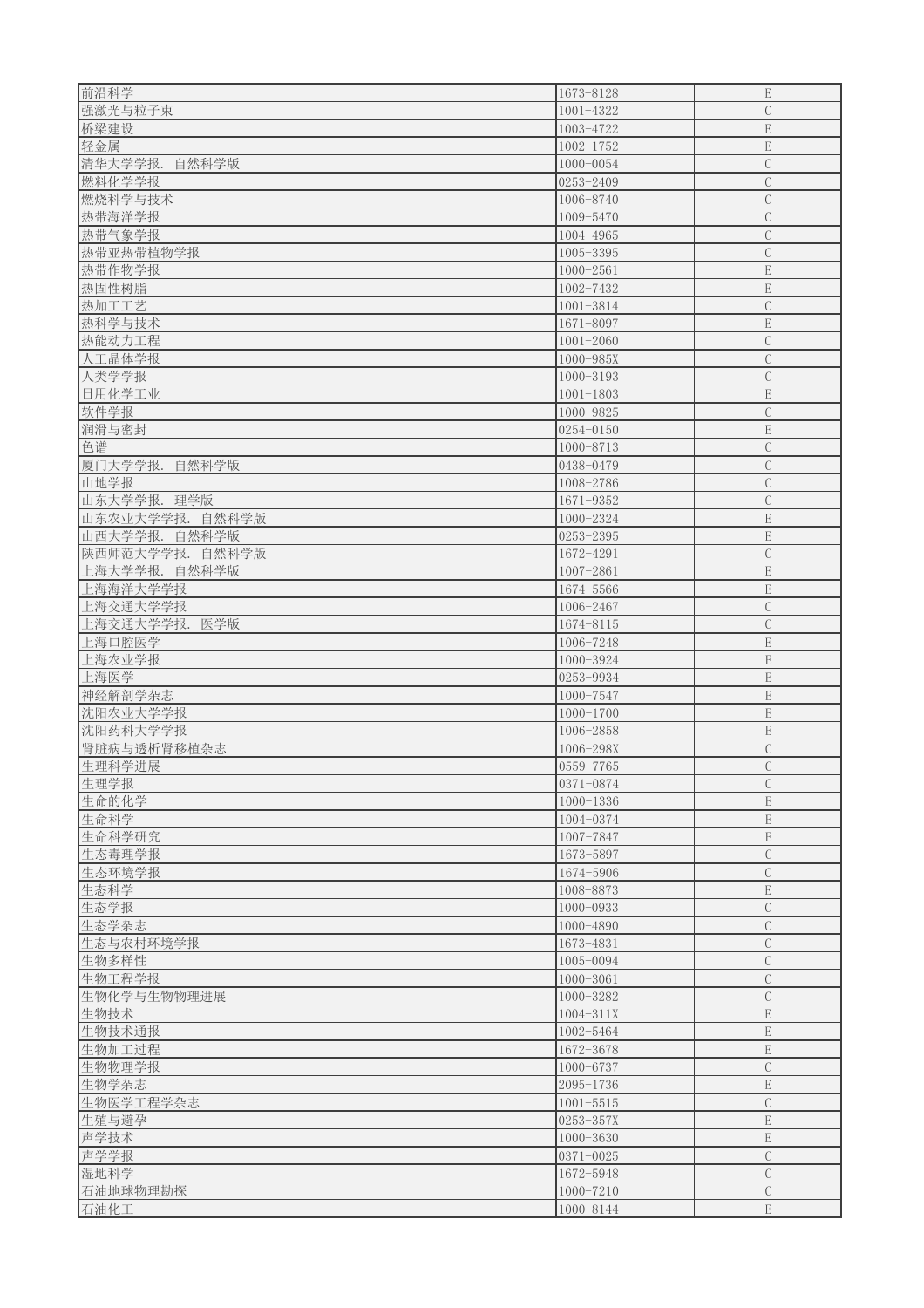| 石油勘探与开发          | 1000-0747       | $\mathcal{C}$ |
|------------------|-----------------|---------------|
| 石油炼制与化工          | 1005-2399       | $\mathbf E$   |
| 石油实验地质           | $1001 - 6112$   | $\mathcal{C}$ |
| 石油天然气学报          | 1000-9752       | $\mathbf E$   |
| 石油物探             | $1000 - 1441$   | $\mathbf E$   |
| 石油学报             | 0253-2697       | $\mathcal{C}$ |
| 石油学报. 石油加工       | 1001-8719       | $\mathcal{C}$ |
| 石油与天然气地质         | 0253-9985       | $\mathcal{C}$ |
| 石油与天然气化工         | 1007-3426       | $\mathbf E$   |
| 石油钻采工艺           | 1000-7393       | $\mathbf E$   |
| 石油钻探技术           | $1001 - 0890$   | $\mathbf E$   |
| 时间频率学报           | 1674-0637       | ${\bf E}$     |
| 时珍国医国药           | 1008-0805       | $\mathbf E$   |
| 实验力学             | 1001-4888       | $\mathcal{C}$ |
| 实验流体力学           | 1672-9897       | $\mathcal{C}$ |
| 实用放射学杂志          | $1002 - 1671$   | $\mathbf E$   |
| 实用妇产科杂志          | 1003-6946       | $\mathbf E$   |
| 实用口腔医学杂志         | $1001 - 3733$   | $\mathbf E$   |
| 食品工业科技           | 1002-0306       | $\mathcal{C}$ |
| 食品科学             | 1002-6630       | $\mathcal{C}$ |
| 食品与发酵工业          | 0253-990X       | $\mathcal{C}$ |
| 食品与机械            | 1003-5788       | $\mathbf E$   |
| 食品与生物技术学报        | 1673-1689       | $\mathcal{C}$ |
| 世界地震工程           | 1007-6069       | $\mathcal{C}$ |
| 世界地质             | 1004-5589       | $\mathbf E$   |
| 世界科技研究与发展        | 1006-6055       | ${\bf E}$     |
| 世界林业研究           | $1001 - 4241$   | $\mathbf E$   |
| 兽类学报             | $1000 - 1050$   | $\mathbf C$   |
| 数据采集与处理          | 1004-9037       | $\mathcal{C}$ |
| 数学的实践与认识         | 1000-0984       | ${\bf E}$     |
| 数学季刊             | 1002-0462       | $\mathbf E$   |
| 数学进展             | 1000-0917       | $\mathcal{C}$ |
| 数学年刊. A辑         | 1000-8314       | $\mathcal{C}$ |
| 数学物理学报. A辑       | 1003-3998       | $\mathcal{C}$ |
| 数学学报             | 0583-1431       | $\mathcal{C}$ |
| 数学研究             | 1006-6837       | $\mathbf E$   |
| 数学杂志             | 0255-7797       | $\mathcal{C}$ |
| 数值计算与计算机应用       | $1000 - 3266$   | $\mathbf E$   |
| 水产学报             | $1000 - 0615$   | $\mathcal{C}$ |
| 水处理技术            | 1000-3770       | $\mathbf E$   |
| 水动力学研究与进展. A辑    | 1000-4874       | $\mathcal{C}$ |
| 水科学进展            | $1001 - 6791$   | $\mathcal{C}$ |
| 水力发电学报           | 1003-1243       | $\mathcal{C}$ |
| 水利水电技术           | 1000-0860       | $\mathcal{C}$ |
| 水利水电科技进展         | 1006-7647       | $\mathbf C$   |
| 水利水运工程学报         | 1009-640X       | ${\bf E}$     |
| 水利学报             | 0559-9350       | $\mathcal{C}$ |
| 水生生物学报           | 1000-3207       | $\mathcal{C}$ |
| 水土保持通报           | 1000-288X       | $\mathcal{C}$ |
| 水土保持学报           | 1009-2242       | $\mathcal{C}$ |
| 水土保持研究           | 1005-3409       | ${\bf E}$     |
| 水文               | 1000-0852       | $\mathbf E$   |
| 水文地质工程地质         | 1000-3665       | $\mathcal{C}$ |
| 四川大学学报. 工程科学版    | 1009-3087       | $\mathbf C$   |
| 四川大学学报.医学版       | $1672 - 173X$   | $\mathbf C$   |
| 四川大学学报.<br>自然科学版 | $ 0490 - 6756 $ | $\mathcal{C}$ |
| 四川动物             | $1000 - 7083$   | $\mathcal{C}$ |
| 四川农业大学学报         | $1000 - 2650$   | $\mathbf E$   |
| 四川师范大学学报.自然科学版   | 1001-8395       | ${\bf E}$     |
| 塑料               | $1001 - 9456$   | $\mathbf E$   |
| 塑料工业             | 1005-5770       | $\mathcal{C}$ |
| 塑性工程学报           | 1007-2012       | $\mathbf E$   |
| 太阳能学报            | 0254-0096       | $\mathcal{C}$ |
| 探测与控制学报          | 1008-1194       | $\mathbf E$   |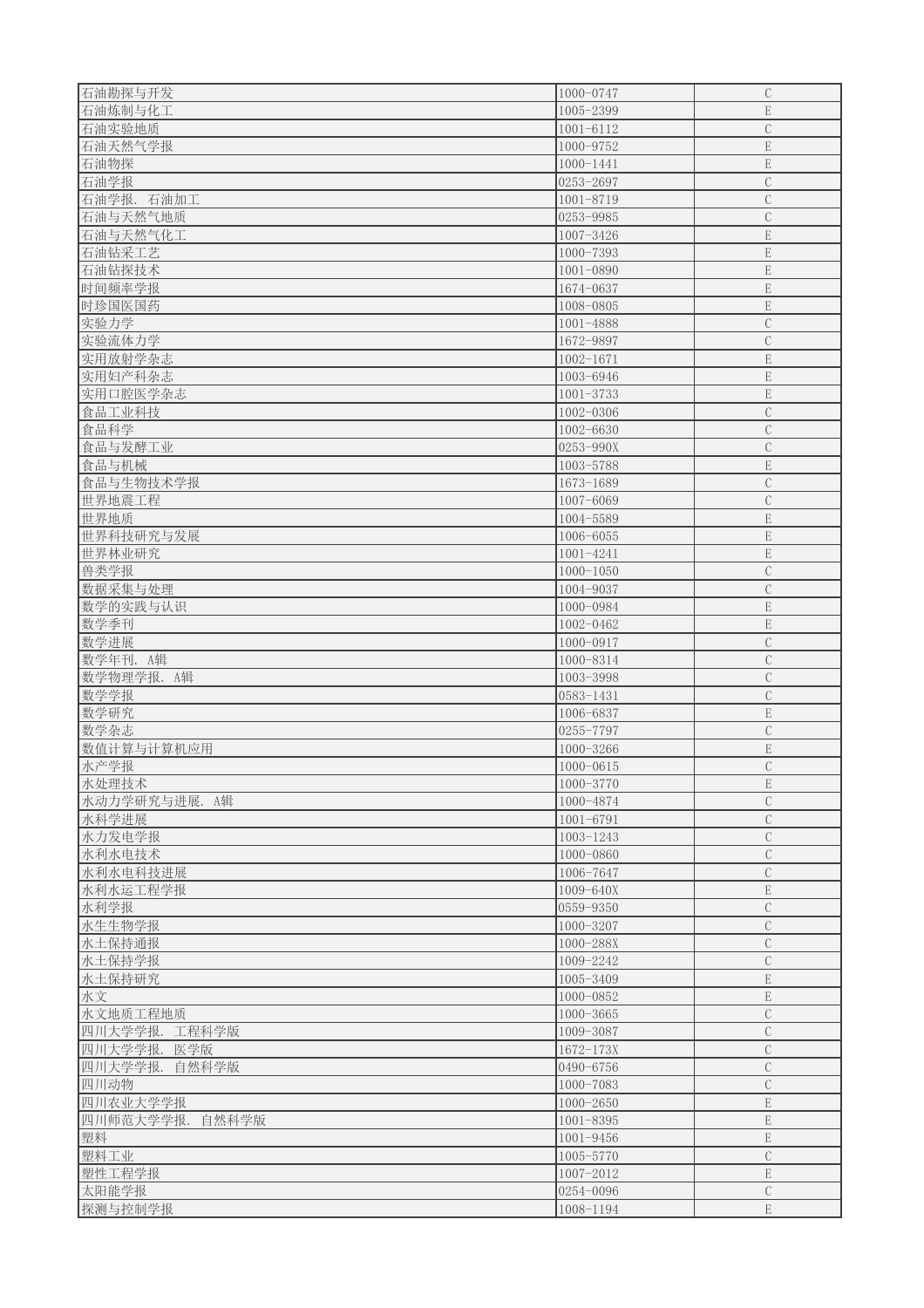| 特种油气藏                | 1006-6535      | $\mathbf E$   |
|----------------------|----------------|---------------|
| 特种铸造及有色合金            | $1001 - 2249$  | $\mathcal{C}$ |
| 天津大学学报               | $ 0493 - 2137$ | $\mathbf C$   |
| 天然产物研究与开发            | 1001-6880      | $\mathcal{C}$ |
| 天然气地球科学              | 1672-1926      | $\mathcal{C}$ |
| 天然气工业                | 1000-0976      | $\mathcal{C}$ |
| 天然气化工. C1化学与化工       | 1001-9219      | $\mathbf E$   |
|                      |                | $\mathcal{C}$ |
| 天文学报                 | $ 0001 - 5245$ |               |
| 天文学进展                | 1000-8349      | $\mathcal{C}$ |
| 天文研究与技术              | 1672-7673      | $\mathbf E$   |
| 铁道科学与工程学报            | 1672-7029      | $\mathbf E$   |
| 铁道学报                 | $1001 - 8360$  | $\mathcal{C}$ |
| 听力学及言语疾病杂志           | 1006-7299      | $\mathbf E$   |
| 通信学报                 | 1000-436X      | $\mathcal{C}$ |
| 同济大学学报.<br>自然科学版     | 0253-374X      | $\mathcal{C}$ |
| 图学学报                 | 2095-302X      | $\mathbf E$   |
| 涂料工业                 | 0253-4312      | $\mathcal{C}$ |
| 土木工程学报               | $1000 - 131X$  | $\mathcal{C}$ |
| 土木建筑与环境工程            | 1674-4764      | $\mathcal{C}$ |
| 土壤                   | 0253-9829      | $\mathcal{C}$ |
| 土壤通报                 | 0564-3945      | $\mathcal{C}$ |
| 土壤学报                 | 0564-3929      | $\mathcal{C}$ |
| 推进技术                 | $1001 - 4055$  | $\mathcal{C}$ |
| 微波学报                 | 1005-6122      | $\mathcal{C}$ |
| 微电子学                 | 1004-3365      | E             |
| 微电子学与计算机             | $1000 - 7180$  | ${\rm E}$     |
|                      |                |               |
| 微生物学报                | $0001 - 6209$  | $\mathbf C$   |
| 微生物学通报               | 0253-2654      | $\mathcal{C}$ |
| 微生物学杂志               | 1005-7021      | $\mathbf E$   |
| 微体古生物学报              | 1000-0674      | $\mathcal{C}$ |
| 卫生研究                 | 1000-8020      | $\mathbf C$   |
| 无机材料学报               | 1000-324X      | $\mathcal{C}$ |
| 无机化学学报               | $1001 - 4861$  | $\mathcal{C}$ |
| 武汉大学学报.<br>工学版       | 1671-8844      | $\mathbf E$   |
| 武汉大学学报.<br>理学版       | 1671-8836      | $\mathcal{C}$ |
| 武汉大学学报.<br>信息科学版     | 1671-8860      | $\mathcal{C}$ |
| 武汉理工大学学报             | 1671-4431      | $\mathbf E$   |
| 物理化学学报               | 1000-6818      | $\mathcal{C}$ |
| 物理学报                 | 1000-3290      | $\mathcal{C}$ |
| 物理学进展                | 1000-0542      | $\mathcal{C}$ |
| 物探化探计算技术             | $1001 - 1749$  | $\mathbf E$   |
| 物探与化探                | 1000-8918      | $\mathbf E$   |
| 西安电子科技大学学报           | $1001 - 2400$  | $\mathcal{C}$ |
| 西安建筑科技大学学报.<br>自然科学版 | 1006-7930      | $\mathcal{C}$ |
| 西安交通大学学报             | 0253-987X      | $\mathcal{C}$ |
| 西安交通大学学报.<br>医学版     | 1671-8259      | $\mathbf E$   |
| 西北大学学报. 自然科学版        | $1000 - 274X$  | $\mathcal{C}$ |
| 西北地质                 | 1009-6248      | ${\bf E}$     |
| 西北工业大学学报             | 1000-2758      | $\mathcal{C}$ |
|                      | $1001 - 7461$  | ${\bf E}$     |
| 西北林学院学报              |                |               |
| 西北农林科技大学学报. 自然科学版    | 1671-9387      | $\mathcal{C}$ |
| 西北农业学报               | 1004-1389      | ${\bf E}$     |
| 西北植物学报               | $1000 - 4025$  | $\mathcal{C}$ |
| 西南大学学报.<br>自然科学版     | 1673-9868      | $\mathbf E$   |
| 西南交通大学学报             | 0258-2724      | $\mathcal{C}$ |
| 西南农业学报               | 1001-4829      | $\mathbf E$   |
| 西南师范大学学报.<br>自然科学版   | 1000-5471      | $\mathbf E$   |
| 西南石油大学学报.<br>自然科学版   | 1674-5086      | $\mathcal{C}$ |
| 稀土                   |                | $\mathcal{C}$ |
| 稀有金属                 | 1004-0277      |               |
|                      | 0258-7076      | $\mathcal{C}$ |
| 稀有金属材料与工程            | $1002 - 185X$  | $\mathcal{C}$ |
| 稀有金属与硬质合金            | $1004 - 0536$  | $\mathbf E$   |
| 系统仿真学报               | 1004-731X      | $\mathcal{C}$ |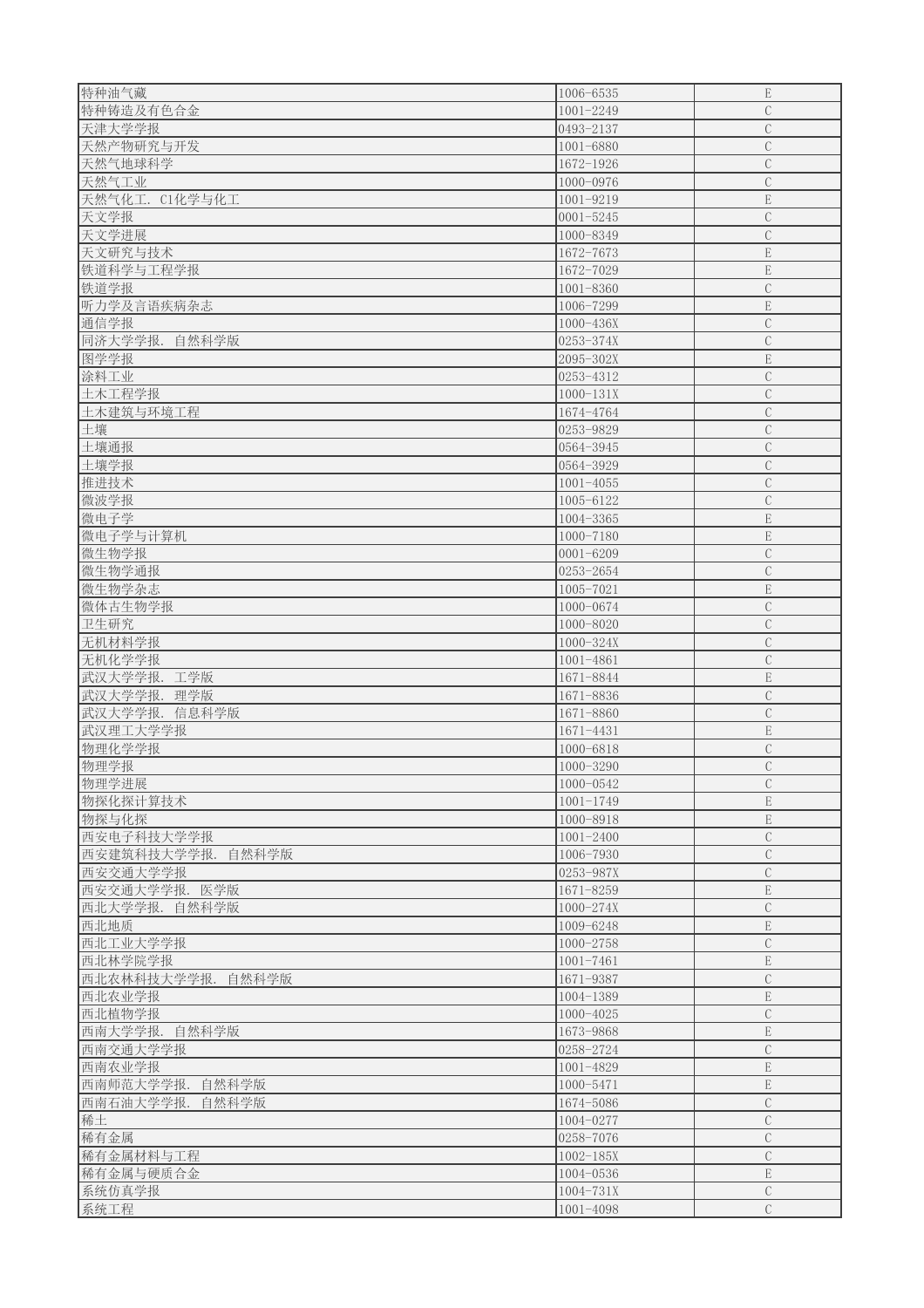| 系统工程理论与实践           | 1000-6788       | $\mathcal{C}$ |
|---------------------|-----------------|---------------|
| 系统工程学报              | 1000-5781       | $\mathcal{C}$ |
| 系统工程与电子技术           | $1001 - 506X$   | $\mathbf C$   |
| 系统科学与数学             | 1000-0577       | $\mathbf C$   |
| 细胞与分子免疫学杂志          | 1007-8738       | $\mathcal{C}$ |
| 纤维素科学与技术            | 1004-8405       | $\mathbf E$   |
| 现代地质                | 1000-8527       | $\mathcal{C}$ |
| 现代妇产科进展             | 1004-7379       | $\mathbf E$   |
|                     |                 |               |
| 现代化工                | 0253-4320       | $\mathcal{C}$ |
| 现代口腔医学杂志            | 1003-7632       | ${\bf E}$     |
| 现代雷达                | 1004-7859       | $\mathbf E$   |
| 现代免疫学               | $1001 - 2478$   | ${\bf E}$     |
| 现代制造工程              | $1671 - 3133$   | $\mathbf E$   |
| 小型微型计算机系统           | $1000 - 1220$   | $\mathcal{C}$ |
| 心理科学                | 1671-6981       | $\mathcal{C}$ |
| 心理科学进展              | 1671-3710       | $\mathcal{C}$ |
| 心理学报                | 0439-755X       | $\mathcal{C}$ |
| 新疆地质                | 1000-8845       | E             |
| 新疆农业科学              | $1001 - 4330$   | $\mathbf E$   |
| 新疆石油地质              | $1001 - 3873$   | $\mathcal{C}$ |
| 新型炭材料               | 1007-8827       | $\mathcal{C}$ |
| 信号处理                | 1003-0530       | $\mathcal{C}$ |
| 信息与控制               | 1002-0411       | $\mathcal{C}$ |
| 循证医学                | 1671-5144       | E             |
| 压电与声光               | 1004-2474       | $\mathbf E$   |
|                     |                 |               |
| 岩矿测试                | 0254-5357       | ${\bf E}$     |
| 岩石矿物学杂志             | 1000-6524       | $\mathcal{C}$ |
| 岩石力学与工程学报           | 1000-6915       | $\mathbf C$   |
| 岩石学报                | $1000 - 0569$   | $\mathcal{C}$ |
| 岩土工程学报              | 1000-4548       | $\mathcal{C}$ |
| 岩土力学                | 1000-7598       | $\mathcal{C}$ |
| 岩性油气藏               | 1673-8926       | ${\bf E}$     |
| 盐湖研究                | 1008-858X       | ${\bf E}$     |
| 扬州大学学报.<br>农业与生命科学版 | 1671-4652       | ${\bf E}$     |
| 遥感技术与应用             | 1004-0323       | $\mathcal{C}$ |
| 遥感信息                | 1000-3177       | $\mathbf E$   |
| 遥感学报                | 1007-4619       | $\mathcal{C}$ |
| 药物不良反应杂志            | 1008-5734       | $\mathbf E$   |
| 药物分析杂志              | 0254-1793       | $\mathcal{C}$ |
| 药学服务与研究             | 1671-2838       | $\mathbf E$   |
| 药学学报                | 0513-4870       | $\mathcal{C}$ |
| 冶金分析                | $1000 - 7571$   | $\mathcal{C}$ |
|                     |                 |               |
| 液晶与显示               | 1007-2780       | $\mathbf E$   |
| 医用生物力学              | 1004-7220       | $\mathcal{C}$ |
| 仪表技术与传感器            | 1002-1841       | $\mathbf E$   |
| 仪器仪表学报              | $ 0254 - 3087 $ | $\mathcal{C}$ |
| 遗传                  | 0253-9772       | $\mathbf C$   |
| 营养学报                | $ 0512 - 7955 $ | $\mathcal{C}$ |
| 影像科学与光化学            | 1674-0475       | $\mathcal{C}$ |
| 应用泛函分析学报            | 1009-1327       | $\mathbf E$   |
| 应用概率统计              | $1001 - 4268$   | $\mathcal{C}$ |
| 应用光学                | 1002-2082       | $\mathbf E$   |
| 应用海洋学学报             | 2095-4972       | $\mathbf E$   |
| 应用化工                | 1671-3206       | ${\bf E}$     |
| 应用化学                | 1000-0518       | $\mathcal{C}$ |
| 应用基础与工程科学学报         | 1005-0930       | $\mathbf E$   |
| 应用激光                | 1000-372X       | $\mathbf E$   |
|                     |                 | $\mathbf E$   |
| 应用科学学报              | 0255-8297       |               |
| 应用昆虫学报              | $2095 - 1353$   | $\mathcal{C}$ |
| 应用力学学报              | 1000-4939       | $\mathcal{C}$ |
| 应用气象学报              | $1001 - 7313$   | $\mathcal{C}$ |
| 应用生态学报              | 1001-9332       | $\mathcal{C}$ |
| 应用声学                | $1000 - 310X$   | $\mathbf E$   |
| 应用数学                | 1001-9847       | $\mathcal{C}$ |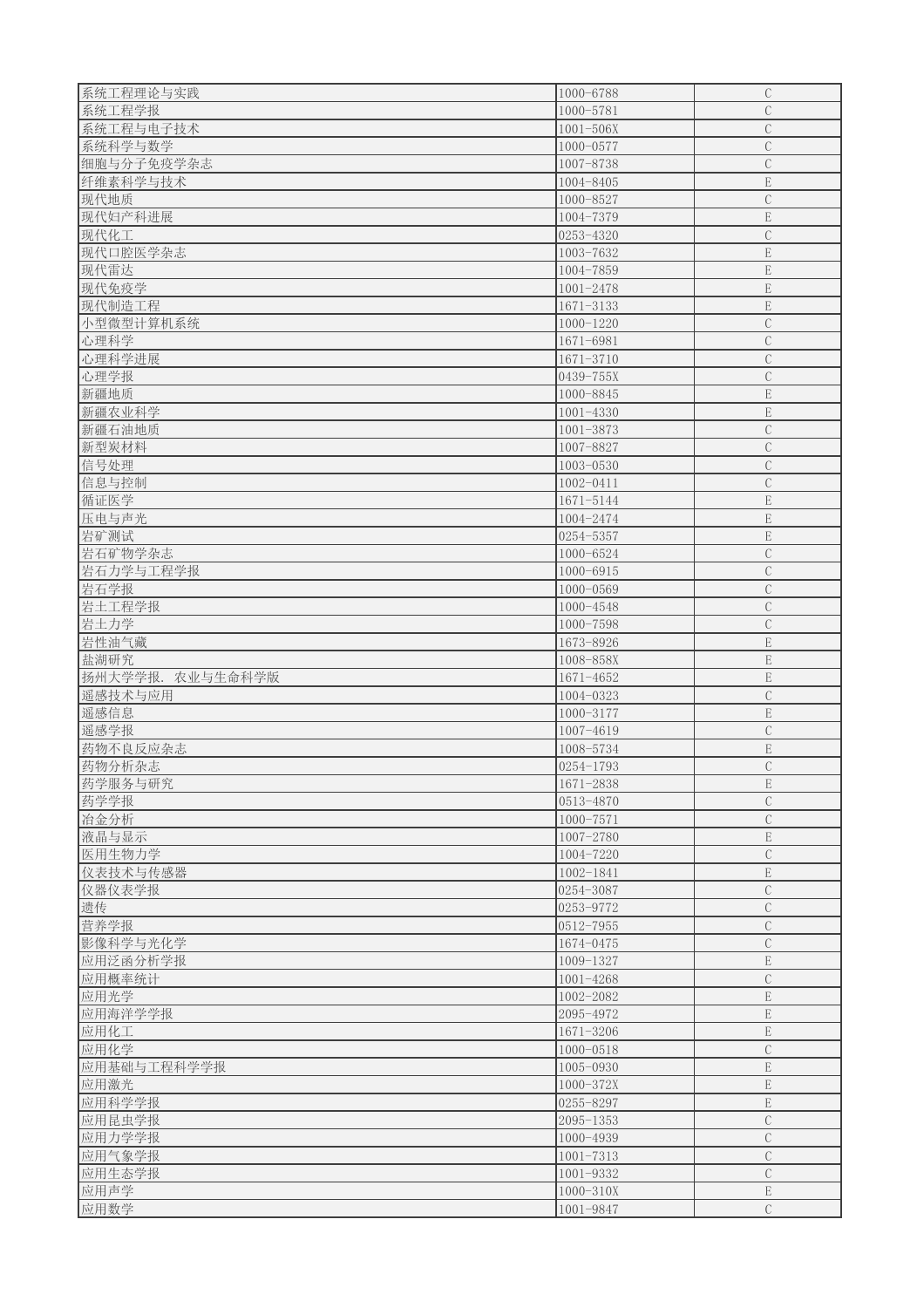| 应用数学和力学          | 1000-0887       | $\mathcal{C}$  |
|------------------|-----------------|----------------|
| 应用数学学报           | $ 0254 - 3079 $ | $\mathcal{C}$  |
| 应用与环境生物学报        | 1006-687X       | $\mathcal{C}$  |
| 油气地质与采收率         | 1009-9603       | $\mathbf E$    |
| 油田化学             | 1000-4092       | $\mathcal{C}$  |
| 铀矿地质             | $1000 - 0658$   | $\mathbf E$    |
|                  | 0253-2786       | $\mathcal{C}$  |
| 有机化学             |                 |                |
| 有色金属工程           | 2095-1744       | $\overline{C}$ |
| 渔业科学进展           | 1000-7075       | $\mathbf E$    |
| 宇航材料工艺           | 1007-2330       | $\mathcal{C}$  |
| 宇航计测技术           | 1000-7202       | $\mathbf E$    |
| 宇航学报             | $1000 - 1328$   | $\mathcal{C}$  |
| 玉米科学             | 1005-0906       | $\mathbf E$    |
| 园艺学报             | $0513 - 353X$   | $\mathcal{C}$  |
| 原子核物理评论          | 1007-4627       | $\mathcal{C}$  |
| 原子能科学技术          | 1000-6931       | $\mathcal{C}$  |
| 原子与分子物理学报        | 1000-0364       | $\mathcal{C}$  |
| 云南大学学报. 自然科学版    | 0258-7971       | $\mathcal{C}$  |
| 云南农业大学学报         | 1004-390X       | $\mathbf E$    |
| 运筹学学报            | 1007-6093       | $\mathcal{C}$  |
| 运筹与管理            | 1007-3221       | $\mathbf E$    |
| 杂交水稻             | 1005-3956       | $\mathcal{C}$  |
|                  |                 |                |
| 灾害学              | $1000 - 811X$   | $\mathbf E$    |
| 载人航天             | 1674-5825       | $\mathcal{C}$  |
| 噪声与振动控制          | $1006 - 1355$   | $\mathbf E$    |
| 长安大学学报. 自然科学版    | 1671-8879       | $\mathcal{C}$  |
| 长江科学院院报          | $1001 - 5485$   | $\mathbf E$    |
| 长江流域资源与环境        | 1004-8227       | $\mathbf C$    |
| 浙江大学学报. 工学版      | 1008-973X       | $\mathcal{C}$  |
| 浙江大学学报. 理学版      | 1008-9497       | $\mathcal{C}$  |
| 浙江大学学报. 农业与生命科学版 | 1008-9209       | $\mathcal{C}$  |
| 浙江大学学报.医学版       | 1008-9292       | $\mathbf E$    |
| 浙江农林大学学报         | 2095-0756       | $\mathbf E$    |
| 浙江农业学报           | 1004-1524       | $\mathbf E$    |
| 针刺研究             | 1000-0607       | $\mathcal{C}$  |
| 真空科学与技术学报        | 1672-7126       | $\mathbf E$    |
| 诊断病理学杂志          | 1007-8096       | $\mathbf E$    |
| 振动、测试与诊断         | 1004-6801       | $\mathbf E$    |
| 振动工程学报           | 1004-4523       | $\mathcal{C}$  |
|                  |                 |                |
| 振动与冲击            | $1000 - 3835$   | $\mathcal{C}$  |
| 震灾防御技术           | 1673-5722       | ${\bf E}$      |
| 植物保护             | 0529-1542       | $\mathcal{C}$  |
| 植物保护学报           | 0577-7518       | $\mathcal{C}$  |
| 植物病理学报           | 0412-0914       | $\mathcal{C}$  |
| 植物分类与资源学报        | 2095-0845       | $\mathcal C$   |
| 植物科学学报           | 2095-0837       | $\mathcal{C}$  |
| 植物生理学报           | $2095 - 1108$   | $\mathcal{C}$  |
| 植物生态学报           | 1005-264X       | $\mathcal{C}$  |
| 植物学报             | 1674-3466       | $\mathcal{C}$  |
| 植物研究             | 1673-5102       | $\mathcal{C}$  |
| 植物遗传资源学报         | 1672-1810       | $\mathcal{C}$  |
| 植物营养与肥料学报        | 1008-505X       | $\mathcal{C}$  |
|                  | 1674-7895       |                |
| 植物资源与环境学报        |                 | $\mathbf C$    |
| 制冷学报             | $ 0253 - 4339 $ | ${\bf E}$      |
| 质谱学报             | 1004-2997       | $\mathcal{C}$  |
| 智能系统学报           | 1673-4785       | $\mathcal{C}$  |
| 中草药              | 0253-2670       | $\mathcal{C}$  |
| 中成药              | $1001 - 1528$   | $\mathbf C$    |
| 中风与神经疾病杂志        | 1003-2754       | $\mathbf E$    |
| 中国癌症杂志           | 1007-3639       | $\mathbf E$    |
| 中国安全科学学报         | 1003-3033       | $\mathcal{C}$  |
| 中国安全生产科学技术       | $1673 - 193X$   | $\mathcal{C}$  |
| 中国表面工程           | 1007-9289       | $\mathbf E$    |
| 中国病理生理杂志         | 1000-4718       | $\mathcal{C}$  |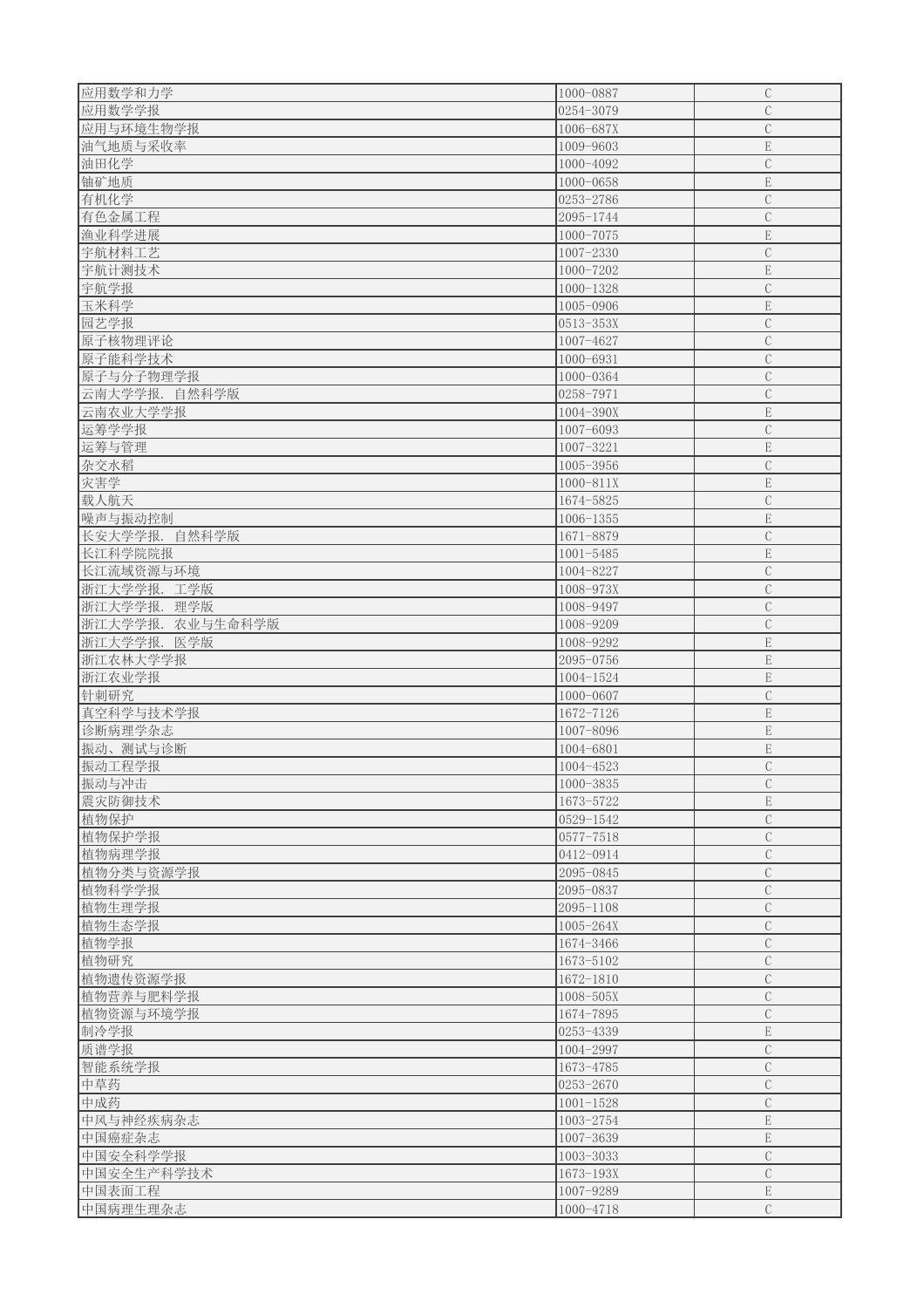| 中国病原生物学杂志          | 1673-5234       | ${\bf E}$     |
|--------------------|-----------------|---------------|
|                    |                 | $\mathbf E$   |
| 中国材料进展             | 1674-3962       |               |
| 中国草地学报             | 1673-5021       | $\mathcal C$  |
| 中国超声医学杂志           | $1002 - 0101$   | $\mathcal{C}$ |
| 中国当代儿科杂志           | 1008-8830       | $\mathbf E$   |
| 中国地质               | $1000 - 3657$   | $\mathcal{C}$ |
| 中国地质灾害与防治学报        | 1003-8035       | $\mathbf E$   |
| 中国电机工程学报           | 0258-8013       | $\mathcal{C}$ |
|                    |                 |               |
| 中国电力               | 1004-9649       | ${\bf E}$     |
| 中国动脉硬化杂志           | 1007-3949       | ${\bf E}$     |
| 中国耳鼻咽喉头颈外科         | 1672-7002       | ${\bf E}$     |
| 中国法医学杂志            | $1001 - 5728$   | ${\bf E}$     |
| 中国腐蚀与防护学报          | 1005-4537       | $\mathbf C$   |
| 中国给水排水             | 1000-4602       | $\mathcal{C}$ |
| 中国公共卫生             | $1001 - 0580$   | $\mathbf E$   |
|                    |                 |               |
| 中国公路学报             | $1001 - 7372$   | $\mathcal{C}$ |
| 中国骨质疏松杂志           | 1006-7108       | $\mathbf E$   |
| 中国惯性技术学报           | 1005-6734       | $\mathcal{C}$ |
| 中国海上油气             | 1673-1506       | $\mathbf E$   |
| 中国海洋大学学报.<br>自然科学版 | 1672-5174       | $\mathcal{C}$ |
| 中国海洋药物             | $1002 - 3461$   | $\mathbf E$   |
| 中国航海               | $1000 - 4653$   | $\mathbf E$   |
|                    |                 |               |
| 中国护理管理             | 1672-1756       | $\mathbf E$   |
| 中国环境监测             | 1002-6002       | E             |
| 中国环境科学             | 1000-6923       | $\mathcal{C}$ |
| 中国机械工程             | $1004 - 132X$   | $\mathcal{C}$ |
| 中国激光               | 0258-7025       | $\mathbf C$   |
| 中国激光医学杂志           | 1003-9430       | $\mathbf E$   |
| 中国急救医学             | 1002-1949       | $\mathbf C$   |
|                    |                 | $\mathcal{C}$ |
| 中国脊柱脊髓杂志           | 1004-406X       |               |
| 中国寄生虫学与寄生虫病杂志      | 1000-7423       | $\mathbf C$   |
| 中国矫形外科杂志           | 1005-8478       | $\mathcal{C}$ |
| 中国介入影像与治疗学         | 1672-8475       | $\mathcal{C}$ |
| 中国康复理论与实践          | 1006-9771       | $\mathbf E$   |
| 中国康复医学杂志           | $1001 - 1242$   | $\mathbf C$   |
| 中国抗生素杂志            | 1001-8689       | $\mathcal{C}$ |
| 中国科技史杂志            | 1673-1441       | $\mathbf E$   |
|                    |                 |               |
| 中国科学. 地球科学         | 1674-7240       | $\mathcal{C}$ |
| 中国科学. 化学           | 1674-7224       | $\mathbf C$   |
| 中国科学. 技术科学         | 1674-7259       | $\mathcal{C}$ |
| 中国科学. 生命科学         | 1674-7232       | $\mathcal{C}$ |
| 中国科学. 数学           | 1674-7216       | $\mathcal{C}$ |
| 中国科学. 物理学, 力学, 天文学 | 1674-7275       | $\mathcal{C}$ |
| 中国科学. 信息科学         | 1674-7267       | $\mathcal{C}$ |
|                    |                 |               |
| 中国科学基金             | 1000-8217       | $\mathbf C$   |
| 中国科学技术大学学报         | $ 0253 - 2778 $ | $\mathbf C$   |
| 中国科学院研究生院学报        | $1002 - 1175$   | $\mathcal C$  |
| 中国空间科学技术           | 1000-758X       | $\mathcal{C}$ |
| 中国矿业大学学报. 自然科学版    | $1000 - 1964$   | $\mathcal{C}$ |
| 中国老年学杂志            | 1005-9202       | $\mathcal{C}$ |
| 中国粮油学报             | 1003-0174       | $\mathcal{C}$ |
|                    |                 | $\mathcal{C}$ |
| 中国临床解剖学杂志          | $1001 - 165X$   |               |
| 中国临床心理学杂志          | $1005 - 3611$   | $\mathcal{C}$ |
| 中国临床药理学与治疗学        | 1009-2501       | $\mathcal{C}$ |
| 中国临床药理学杂志          | 1001-6821       | $\mathcal{C}$ |
| 中国媒介生物学及控制杂志       | 1003-4692       | $\mathbf E$   |
| 中国免疫学杂志            | 1000-484X       | $\mathcal{C}$ |
| 中国男科学杂志            | 1008-0848       | ${\bf E}$     |
| 中国内镜杂志             | 1007-1989       | $\mathbf E$   |
|                    |                 |               |
| 中国农学通报             | 1000-6850       | $\mathbf E$   |
| 中国农业大学学报           | 1007-4333       | $\mathcal{C}$ |
| 中国农业科技导报           | 1008-0864       | $\mathbf E$   |
| 中国农业科学             |                 | $\mathcal{C}$ |
|                    | $ 0578 - 1752 $ |               |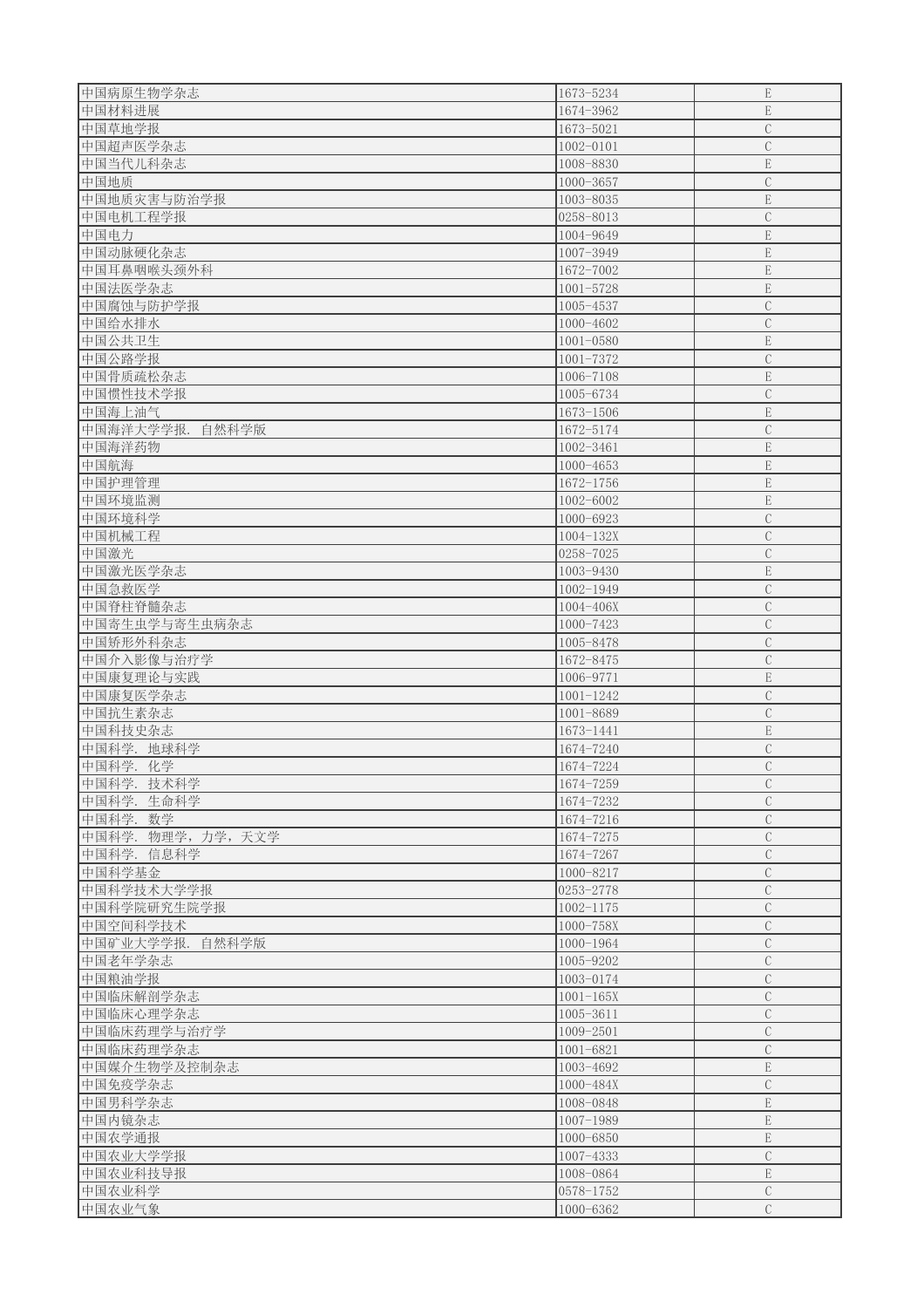| 中国普通外科杂志           | 1005-6947     | $\mathbf E$   |
|--------------------|---------------|---------------|
| 中国全科医学             | 1007-9572     | $\mathbf E$   |
| 中国人兽共患病学报          | 1002-2694     | $\mathbf C$   |
| 中国沙漠               | 1000-694X     | $\mathcal{C}$ |
| 中国神经精神疾病杂志         | 1002-0152     | $\mathcal{C}$ |
| 中国生态农业学报           | 1671-3990     | $\mathcal{C}$ |
|                    | 1005-9261     | $\mathcal{C}$ |
| 中国生物防治学报           |               |               |
| 中国生物工程杂志           | $1671 - 8135$ | $\mathcal{C}$ |
| 中国生物化学与分子生物学报      | 1007-7626     | $\mathcal{C}$ |
| 中国生物医学工程学报         | 0258-8021     | $\mathcal{C}$ |
| 中国生物制品学杂志          | 1004-5503     | $\mathbf E$   |
| 中国石油大学学报.<br>自然科学版 | 1673-5005     | $\mathbf C$   |
| 中国实验动物学报           | 1005-4847     | $\mathcal{C}$ |
| 中国实验血液学杂志          | 1009-2137     | $\mathcal{C}$ |
| 中国实用儿科杂志           | 1005-2224     | $\mathbf E$   |
| 中国实用妇科与产科杂志        | 1005-2216     | $\mathcal{C}$ |
| 中国实用内科杂志           | 1005-2194     | $\mathcal{C}$ |
| 中国实用外科杂志           | 1005-2208     | $\mathcal{C}$ |
| 中国实用眼科杂志           | 1006-4443     | $\mathbf E$   |
| 中国食品学报             | 1009-7848     | $\mathcal{C}$ |
| 中国兽医科学             | 1673-4696     | $\mathcal{C}$ |
| 中国兽医学报             | 1005-4545     | $\mathcal{C}$ |
| 中国输血杂志             | 1004-549X     | $\mathbf E$   |
| 中国水产科学             | 1005-8737     | $\mathcal{C}$ |
|                    | $1001 - 7216$ | $\mathcal{C}$ |
| 中国水稻科学             |               |               |
| 中国水土保持科学           | 1672-3007     | $\mathcal{C}$ |
| 中国塑料               | 1001-9278     | $\mathbf C$   |
| 中国糖尿病杂志            | 1006-6187     | $\mathbf E$   |
| 中国陶瓷               | 1001-9642     | $\mathbf E$   |
| 中国疼痛医学杂志           | 1006-9852     | $\mathbf E$   |
| 中国铁道科学             | $1001 - 4632$ | $\mathcal{C}$ |
| 中国图象图形学报           | 1006-8961     | $\mathbf C$   |
| 中国土壤与肥料            | 1673-6257     | ${\bf E}$     |
| 中国微创外科杂志           | 1009-6604     | $\mathcal{C}$ |
| 中国微生态学杂志           | $1005 - 376X$ | ${\bf E}$     |
| 中国卫生统计             | 1002-3674     | ${\bf E}$     |
| 中国卫生政策研究           | 1674-2982     | ${\bf E}$     |
| 中国稀土学报             | $1000 - 4343$ | $\mathbf C$   |
| 中国细胞生物学学报          | 1674-7666     | $\mathbf C$   |
| 中国现代医学杂志           | 1005-8982     | $\mathbf E$   |
| 中国现代应用药学           | 1007-7693     | $\mathbf E$   |
| 中国心理卫生杂志           | 1000-6729     | $\mathcal{C}$ |
| 中国新药与临床杂志          | 1007-7669     | $\mathcal{C}$ |
|                    |               |               |
| 中国新药杂志             | 1003-3734     | $\mathbf E$   |
| 中国修复重建外科杂志         | 1002-1892     | $\mathbf C$   |
| 中国血吸虫病防治杂志         | 1005-6661     | $\mathbf E$   |
| 中国循环杂志             | 1000-3614     | $\mathcal{C}$ |
| 中国循证儿科杂志           | 1673-5501     | $\mathcal{C}$ |
| 中国循证医学杂志           | 1672-2531     | $\mathbf E$   |
| 中国烟草科学             | 1007-5119     | $\mathbf E$   |
| 中国烟草学报             | 1004-5708     | ${\bf E}$     |
| 中国岩溶               | $1001 - 4810$ | $\mathbf E$   |
| 中国药房               | $1001 - 0408$ | ${\bf E}$     |
| 中国药科大学学报           | 1000-5048     | $\mathbf C$   |
| 中国药理学通报            | $1001 - 1978$ | $\mathcal{C}$ |
| 中国药理学与毒理学杂志        | $1000 - 3002$ | $\mathcal{C}$ |
| 中国药物化学杂志           | 1005-0108     | $\mathbf E$   |
| 中国药物依赖性杂志          | 1007-9718     | $\mathbf E$   |
| 中国药学杂志             | 1001-2494     | $\mathcal{C}$ |
| 中国医科大学学报           | 0258-4646     | $\mathbf E$   |
|                    |               |               |
| 中国医学计算机成像杂志        | 1006-5741     | $\mathbf E$   |
| 中国医学科学院学报          | $1000 - 503X$ | $\mathcal{C}$ |
| 中国医学物理学杂志          | $1005 - 202X$ | $\mathbf E$   |
| 中国医学影像技术           | 1003-3289     | $\mathcal{C}$ |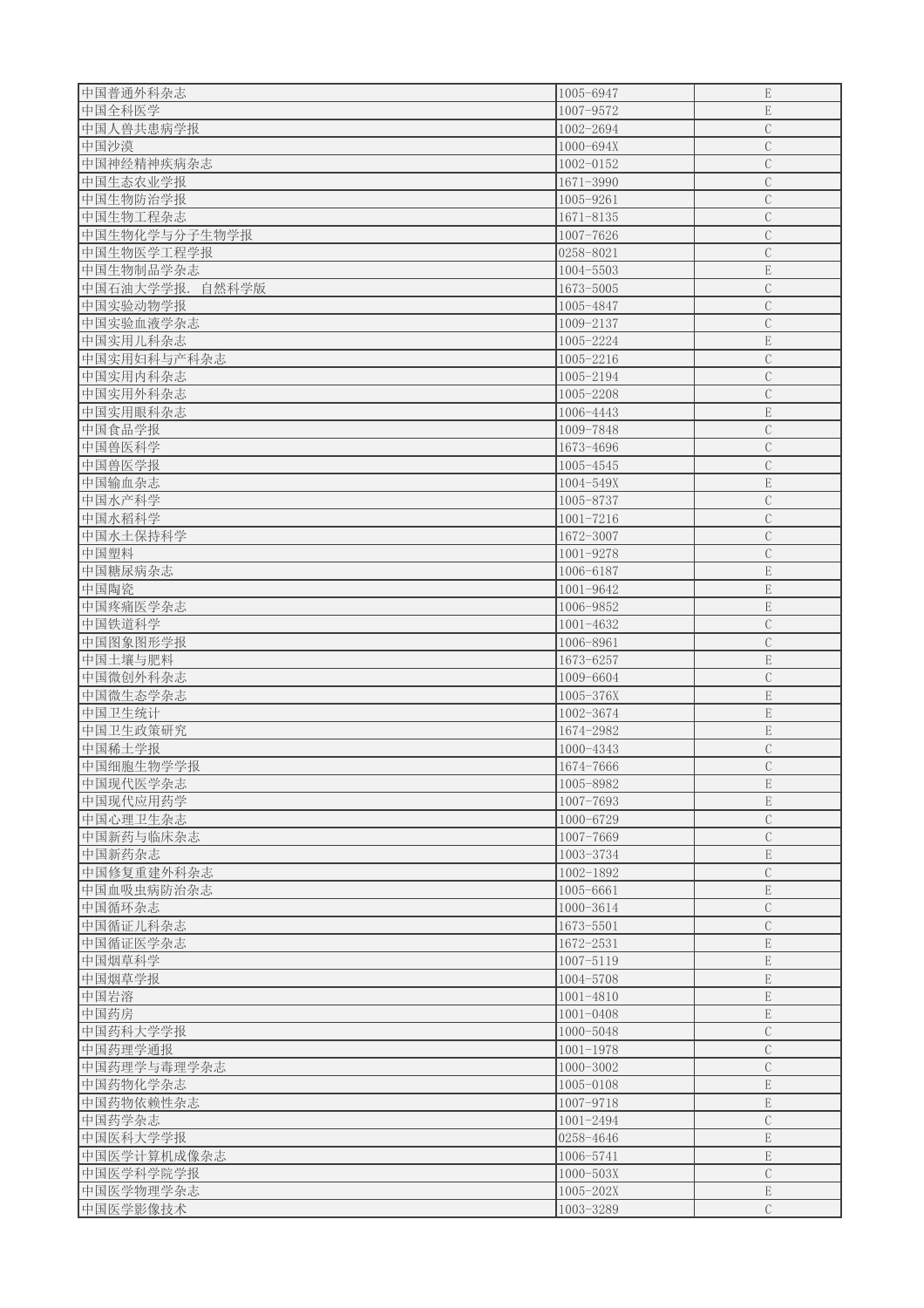| 中国医学影像学杂志      | 1005-5185       | ${\bf E}$      |
|----------------|-----------------|----------------|
| 中国医药工业杂志       | $1001 - 8255$   | $\mathcal{C}$  |
| 中国医院药学杂志       | $1001 - 5213$   | $\mathbf C$    |
| 中国应用生理学杂志      | 1000-6834       | $\mathcal{C}$  |
| 中国油料作物学报       | 1007-9084       | $\mathbf C$    |
| 中国油脂           | 1003-7969       | $\mathcal{C}$  |
| 中国有色金属学报       | 1004-0609       | $\mathcal{C}$  |
| 中国预防兽医学报       | 1008-0589       | $\mathcal{C}$  |
|                |                 |                |
| 中国运动医学杂志       | 1000-6710       | ${\bf E}$      |
| 中国造船           | 1000-4882       | $\mathcal{C}$  |
| 中国造纸学报         | 1000-6842       | ${\bf E}$      |
| 中国针灸           | 0255-2930       | $\mathcal{C}$  |
| 中国真菌学杂志        | 1673-3827       | ${\bf E}$      |
| 中国中西医结合杂志      | 1003-5370       | $\mathcal{C}$  |
| 中国中药杂志         | $1001 - 5302$   | $\overline{C}$ |
| 中国中医基础医学杂志     | 1006-3250       | $\mathbf E$    |
| 中国中医药信息杂志      |                 | $\mathbf E$    |
|                | 1005-5304       |                |
| 中国肿瘤临床         | 1000-8179       | $\mathcal{C}$  |
| 中国肿瘤生物治疗杂志     | $1007 - 385X$   | $\mathbf E$    |
| 中国组织工程研究       | 2095-4344       | $\mathbf E$    |
| 中国组织化学与细胞化学杂志  | 1004-1850       | $\mathcal{C}$  |
| 中华病理学杂志        | 0529-5807       | $\mathcal{C}$  |
| 中华超声影像学杂志      | 1004-4477       | $\mathcal{C}$  |
| 中华传染病杂志        | 1000-6680       | $\mathcal{C}$  |
|                |                 |                |
| 中华创伤骨科杂志       | 1671-7600       | $\mathcal{C}$  |
| 中华创伤杂志         | $1001 - 8050$   | $\mathcal{C}$  |
| 中华地方病学杂志       | 2095-4255       | $\mathbf C$    |
| 中华儿科杂志         | $ 0578 - 1310 $ | $\mathcal{C}$  |
| 中华耳鼻咽喉头颈外科杂志   | 1673-0860       | $\mathcal{C}$  |
| 中华耳科学杂志        | 1672-2922       | $\mathcal{C}$  |
| 中华放射学杂志        | $1005 - 1201$   | $\mathbf C$    |
| 中华放射医学与防护杂志    | 0254-5098       | $\mathcal{C}$  |
|                |                 |                |
| 中华放射肿瘤学杂志      | 1004-4221       | $\mathcal{C}$  |
| 中华风湿病学杂志       | 1007-7480       | $\mathbf E$    |
| 中华妇产科杂志        | 0529-567X       | $\mathcal{C}$  |
| 中华肝胆外科杂志       | 1007-8118       | $\mathcal{C}$  |
| 中华肝脏病杂志        | 1007-3418       | $\mathcal{C}$  |
| 中华高血压杂志        | 1673-7245       | $\mathcal{C}$  |
| 中华骨科杂志         | 0253-2352       | $\mathcal{C}$  |
|                |                 | $\mathbf E$    |
| 中华行为医学与脑科学杂志   | 1674-6554       |                |
| 中华航海医学与高气压医学杂志 | 1009-6906       | $\mathbf E$    |
| 中华航空航天医学杂志     | 1007-6239       | ${\bf E}$      |
| 中华核医学与分子影像杂志   | 2095-2848       | $\mathcal{C}$  |
| 中华护理杂志         | 0254-1769       | $\mathcal{C}$  |
| 中华急诊医学杂志       | 1671-0282       | $\mathbf C$    |
| 中华检验医学杂志       | 1009-9158       | $\mathcal{C}$  |
| 中华结核和呼吸杂志      | $1001 - 0939$   | $\mathcal{C}$  |
|                | 1006-7884       | $\mathcal{C}$  |
| 中华精神科杂志        |                 |                |
| 中华口腔医学杂志       | 1002-0098       | $\mathcal{C}$  |
| 中华劳动卫生职业病杂志    | 1001-9391       | $\mathcal{C}$  |
| 中华老年医学杂志       | 0254-9026       | $\mathcal{C}$  |
| 中华临床营养杂志       | 1008-5882       | $\mathcal{C}$  |
| 中华流行病学杂志       | 0254-6450       | $\mathcal{C}$  |
| 中华麻醉学杂志        | $ 0254 - 1416 $ | $\mathcal{C}$  |
| 中华泌尿外科杂志       | 1000-6702       | $\mathcal{C}$  |
| 中华男科学杂志        | 1009-3591       | $\mathbf E$    |
|                |                 |                |
| 中华内分泌代谢杂志      | 1000-6699       | $\mathcal{C}$  |
| 中华内科杂志         | 0578-1426       | $\mathcal{C}$  |
| 中华皮肤科杂志        | 0412-4030       | $\mathcal{C}$  |
| 中华普通外科杂志       | $1007 - 631X$   | $\mathbf E$    |
| 中华器官移植杂志       | 0254-1785       | $\mathcal{C}$  |
| 中华烧伤杂志         | 1009-2587       | $\mathcal{C}$  |
| 中华神经科杂志        | 1006-7876       | $\mathcal{C}$  |
|                |                 |                |
| 中华神经外科杂志       | $1001 - 2346$   | $\mathcal{C}$  |